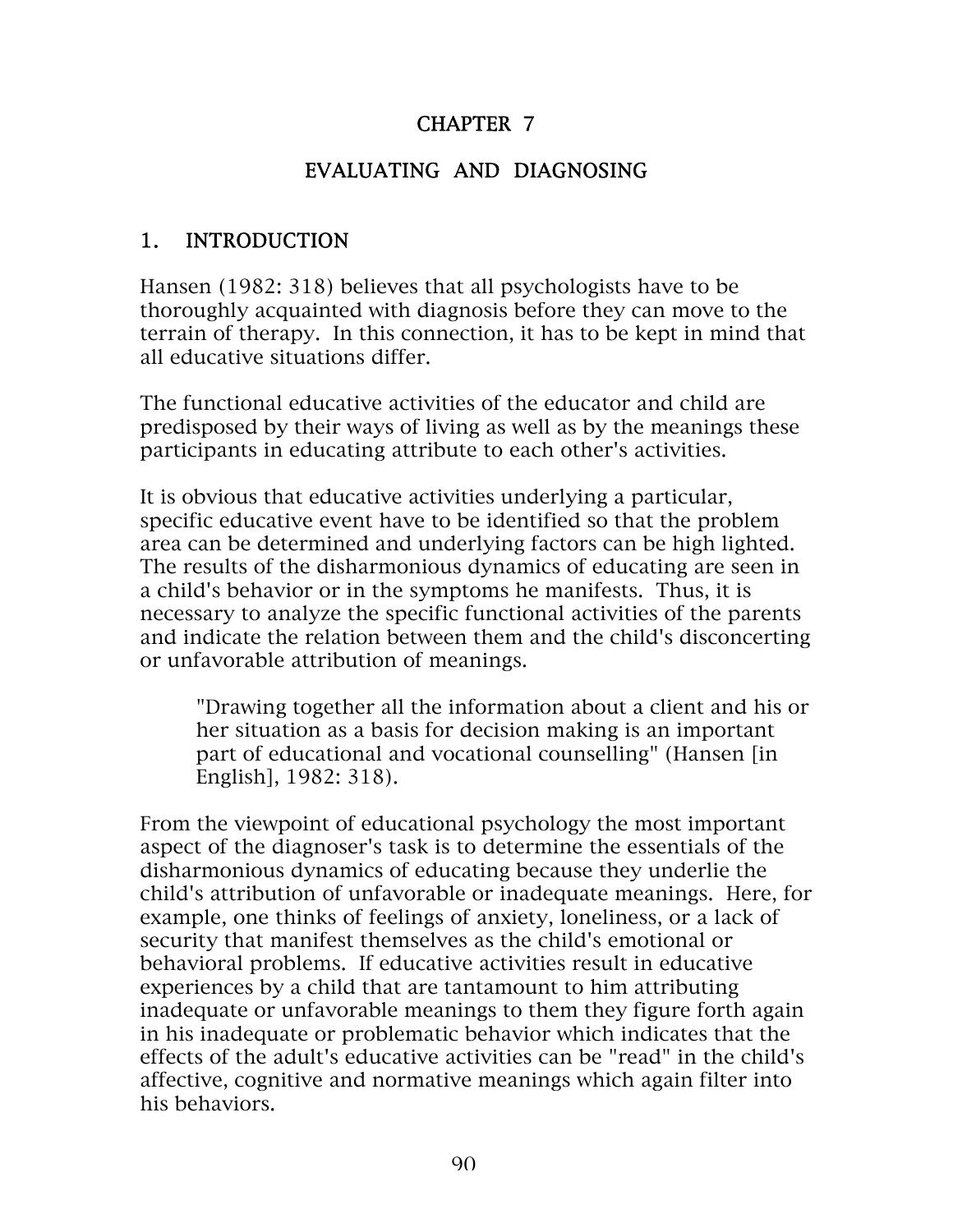However, one should never lose sight of the fact that the role of the educator in educating (guiding) does not have a parallel coarse to the role of the child (self actualization). Thus, it is necessary to determine the role of the parents/educator and the child in educating if there is a search for factors contributing to the disharmonious dynamics of educating.

If a child is subjected to inadequate educating either this is the result of the educator's inadequate guidance or a consequence of his own inadequate participation in terms of inadequate self actualization and his distress will be manifested in his general behavior. This manifested behavior usually is pedagogically unacceptable and can appear as various symptoms as, for example, behavior or learning problems. Thus, it is necessary to evaluate in terms of pedagogic criteria the quality of educating as this figures forth in the child's personal becoming. It also is necessary to indicate the essentials of the dysfunctional educative activities to determine what meanings the child has attributed to them.

#### 2. DIAGNOSING

#### 2.1 Introduction

"A diagnosis is not a sufficient classification but a necessary constituent of a personality description" (Rapaport [in English], 1968: 14). It is the educational psychologist's task to determine the inadequate meanings the child has attributed to the educative activities. These unfavorable meanings are explored by using educational and psychological media and also by conversing with the child's parents. An educational or psychological test or medium is viewed only as an aid in exploring a child's personal becoming and for determining his achieved and achievable levels of becoming or development.

Holt (Rapaport, 1968: 11) emphasizes the fact that diagnosing should not be seen as labeling but rather as an attempt to analyze and describe individual personalities and as an aid in planning helping strategies. "The ultimate purpose of diagnosis is to facilitate understanding and individualized predictions about the behavior of uniquely organized persons" (Rapaport [in English], 1968: 18). "... information is collected to gain an understanding of a person in order to provide assistance" (Schertzer [in English], 1979: 6).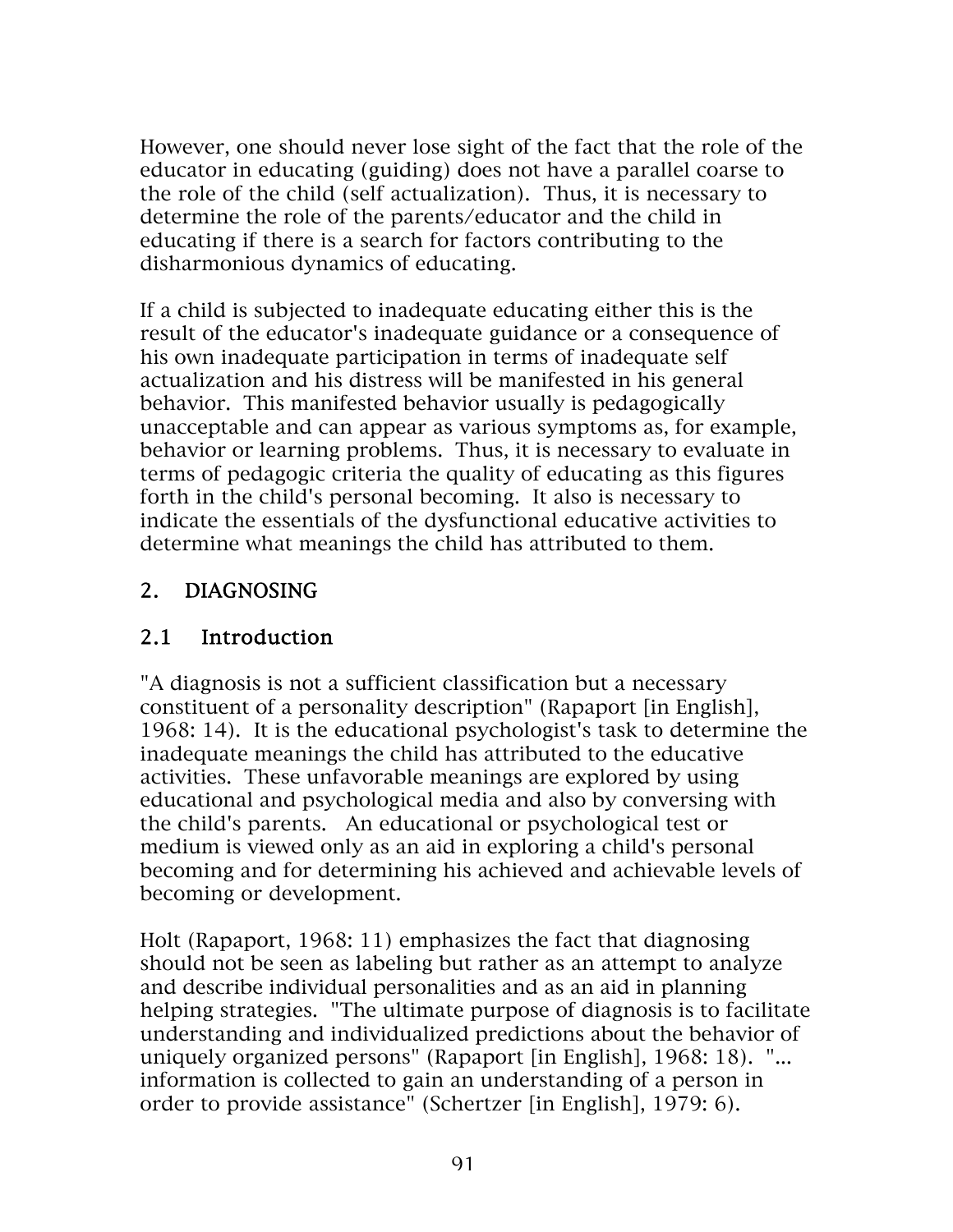Information so acquired is of great importance for various persons who might be responsible for planning a child's future care, therapy and other administrative matters such as school placement.

#### 2.2 The role of testing in diagnosis

"Psychological testing is an effort to obtain whole and systematic samples of certain types of verbal, perceptual and motor behavior in a frame of a standardized situation" (Cronbach [in English], 1970: 45).

It is important to note that psychological tests only can indicate a problem area. Thus, they only can serve as an indicator of the disharmonious dynamics of educating. The causative factors underlying the manifested disharmonious dynamics of educating still have to be determined.

Cronbach (1970: 22-24) lists the following four points as the most important considerations for implementing psychological tests in a diagnostic protocol:

\* Measures of potentialities and characteristics can be acquire in this way. They can serve as a basis for predicting possible behavior at a later stage.

\* Testing is used as a selection procedure of individuals for specific reasons, e.g., admission to a college or a particular occupation.

\* Classifying as this might be necessary in selecting a particular helping strategy or assignment to groups for schools or other training situations.

\* Tests can be used to evaluate the effectiveness of particular programs and methods.

## 2.3 Educational psychological testing

There usually is a correlation between the unacceptable behavior of a child (as symptoms) and the disharmonious dynamics of educating. Thus, it is necessary not only to determine the causative factors of the symptoms but also to analyze the deviant behavior in terms of the specific functional activities of the educator underlying it, the meaning the child attributes to these activities as well as the reasons underlying the educator's behavior. Consequently, the aim of educational psychological testing is determining the unfavorable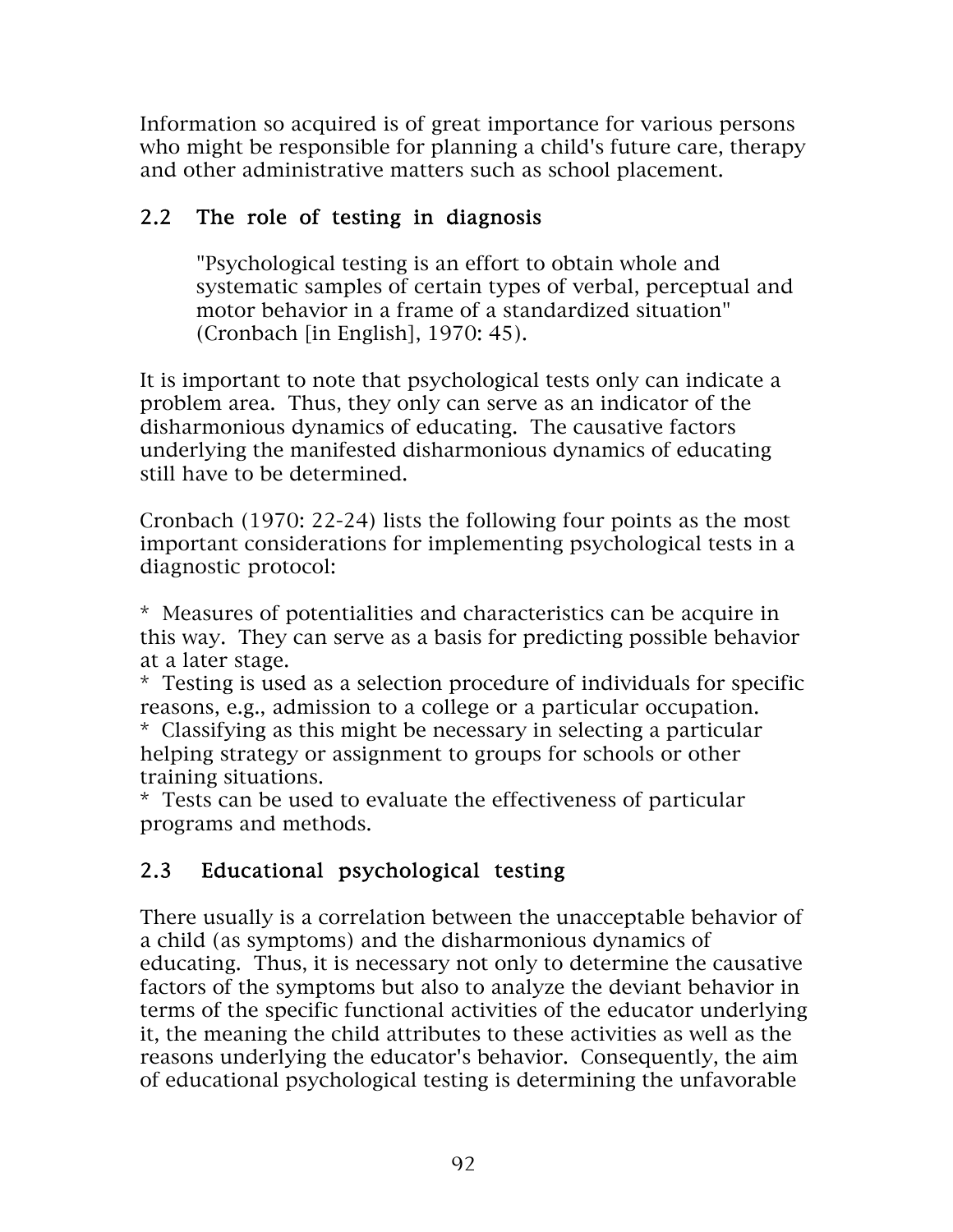meanings the child attributes to the educative activities underlying the disharmonious dynamics of educating.

The first task the educational psychologist has in the diagnosis is to determine if the symptoms as manifested by the child indeed are an indication of educational or behavioral deviancy, i.e., if indeed there is a gap or retardation in a child's becoming adult. Thus, the educational psychologist has to determine the child's pedagogically achieved and achievable levels in terms of intellectual potentialities, affective, cognitive and normative meanings that he attributes to the educative contents, his physical development and more. If there is inadequate guidance of the child by the educator then the constituents of this guidance also have to be determined by being able to analyze them. It is necessary that an accountable choice of test materials be made from all of the available psychological and educational tests.

## 2.4 Choice of tests

To acquire meaningful results from a test situation it is necessary that appropriate and accountable selections of available tests be made.

"Tests should be selected to measure the content areas that the counsellor is concerned with and, at the same time, contribute as much as possible to the client's growth and development" (Hansen [in English], 1982: 375).

It is necessary to take note of the following observation by Holt (Rapaport [in English], 1968: 33):

"... (a) major source of variance in diagnostic testing is the talent and skill of the psychologist who does it."

An educational psychologist has to have a thorough knowledge of the longitudinal becoming of a child in order to determine if a particular symptom should be viewed as a manifestation of deviant behavior or if it can be viewed as appropriate behavior within a particular phase of becoming. Also, the characteristics of the specific behavior deviations and syndromes have to be known by him.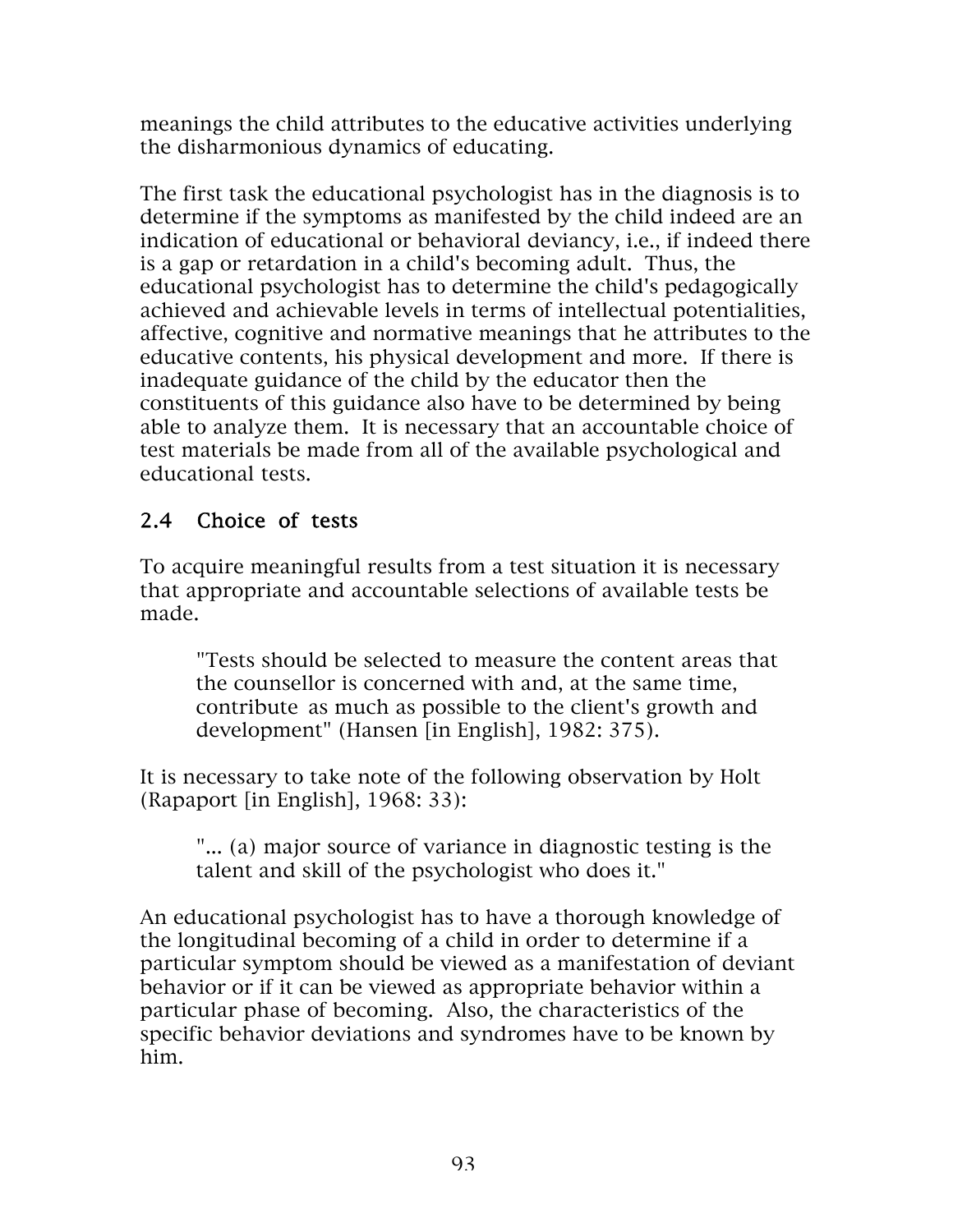Pedagogic intuition is an intrinsic part of the talent and skill of an educational psychologist. Van Niekerk (1978: 36) defines intuition as the immediate and spontaneous apprehension of a matter as if by inspiration. This implies that an educational psychologist has to possess the necessary pedagogic knowledge as well as have a genuine love for the child and an interest in the educative situation he and his parents find themselves in to be able to make optimal and accountable use of pedagogic intuition. This pedagogic intuition can help him in his accountable choice of tests.

Various classifications of tests can be made such as standardized and non-standardized. In the case of standardized tests, the following are important (Hansen, 1982: 377):

\* Standard procedures for administering the test are developed including specific instructions and time limits. The same procedure is followed irrespective of the tester or where the test is given. \* Scoring procedures and keys are provided which eliminate the possibility of mistakes in scoring the test. Personal judgments also are eliminated.

\* Tables of norms are available for each test. These data make comparisons possible between individuals and groups.

\* Manuals with technical test data such as validity and reliability coefficients are available for each test.

There also is a distinction between individual and group tests.

A test has to be selected so that the best reflection of a unique child's achieved and achievable levels of becoming adult can be acquired in terms of his own, unique meanings on affective, cognitive and normative levels. It is necessary to determine a unique child's attained and attainable level of becoming to be able to see if there is a gap between them which then can serve as an indication of an educative deviancy or deficiency.

Thus, it is necessary to keep in mind the following aspects when selecting tests for diagnosing a unique child's problems:

\* Age: a basic knowledge of a child's progress through the longitudinal phases is necessary.

\* Geographic information of the family's residence.

\* The extent of the problem in terms of the symptoms manifested by the child.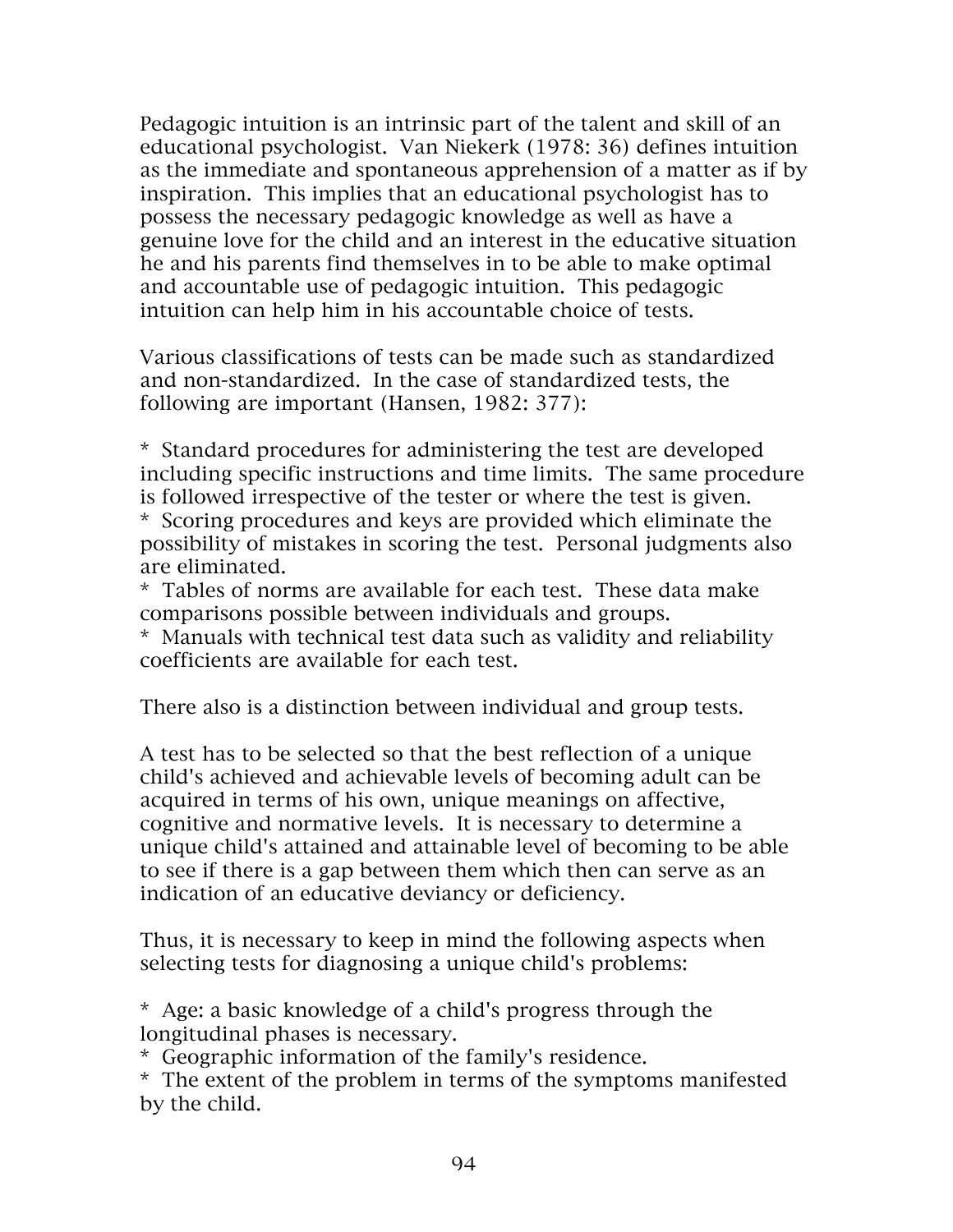\* Educative activities that possibly can underlie the problem.

#### 2.5 Selecting tests to determine the meanings attributed by a unique child

#### 2.5.1 Cognitive dimension

Various intelligence tests are available such as the Wechsler Intelligence Scale for Children-Revised (The Psychological Corporation, New York), the Junior and the Senior South African Individual Scale (both published by the Human Science Research Council), The Griffith's Mental Development Scales (Association for Research in Infant and Child Development, Cardiff, England).

Also available are group tests such as the **South African Group** Tests published by the Human Science Research Council and nonverbal intelligence tests such as The Culture Fair Intelligence Test published by R. B. Cattell and K. S. Cattell, Institute of Personality and Ability Testing, U.S.A. and intelligence tests for handicapped persons such as the Peabody Picture Vocabulary Test published by The American Guidance Service, Inc., and the South African Individual Scale for Blind published by the Human Sciences Research Council.

#### 2.5.2 Affective dimension

Tests that can be used here include the following:

Projective techniques such as the Rotter Incomplete Sentences Test which is obtainable from The Psychological Corporation, Rorschach Inkblot Test published by Hans Huber, Bern, Switzerland (Bohm, 1958), picture stories such as the Thematic Apperception Test (Murray), Symonds Picture Story Test published by Teachers College Press, Columbia University, New York, Children's Apperception Test (Bellak, 1982), The Blacky Pictures by G. Blum, published by the Psychological Corporation, The Four Picture Test (Van Lennep, 1948), Draw-a-Person Test (Buck, 1950), Draw-a-Tree and Draw-a-House Buck, 1950), the Wartegg Test (Kinget, 1954).

Also there are questionnaires such as The Interpersonal Relationship Questionnaire (1981) and the High School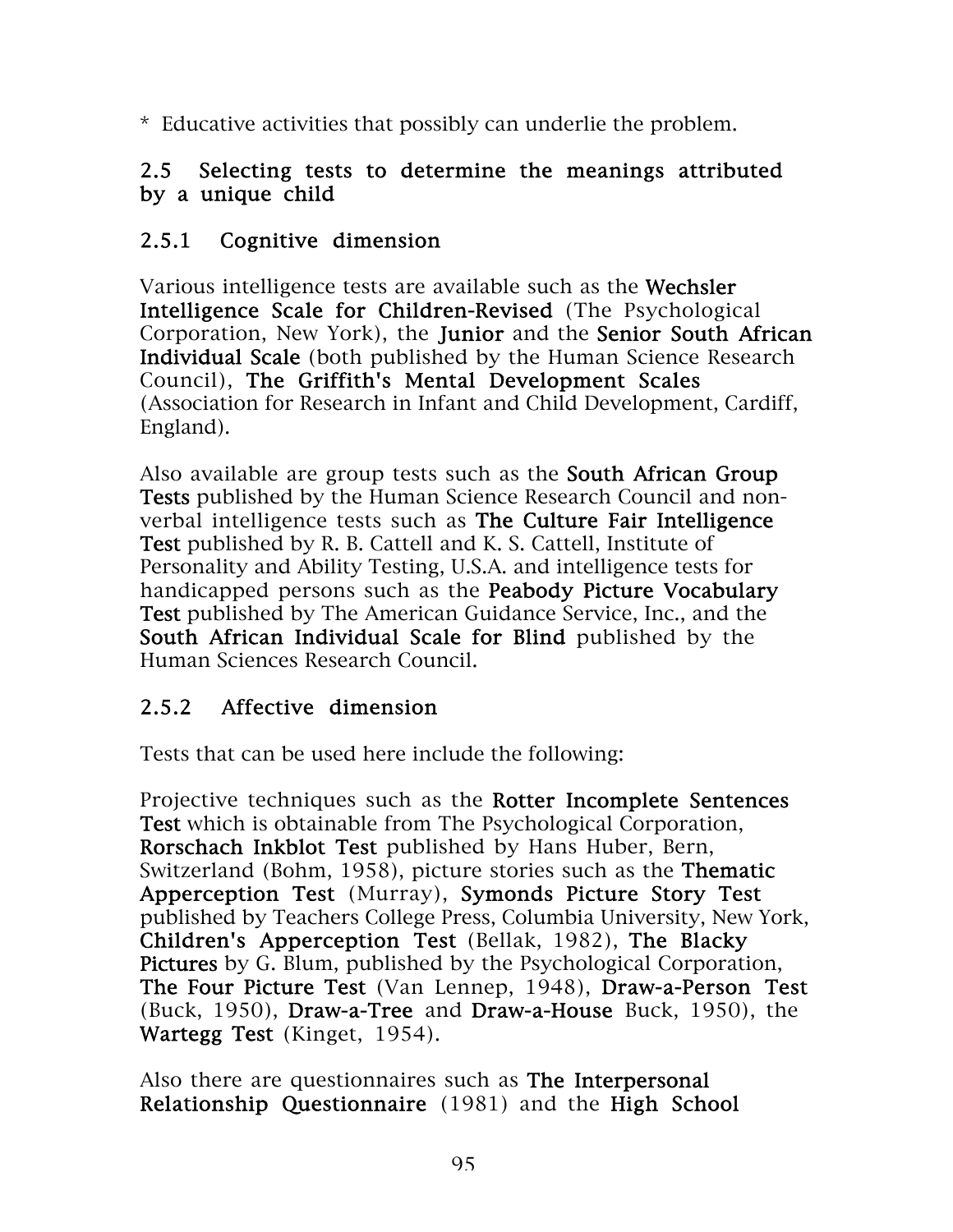Personality Questionnaire both published by the Human Science Research Council. Various types of evaluation scales have been developed. They can be used fruitfully to summarize observational findings. In many cases a teacher and parents can be asked to observe a child and complete such an observation scale.

# 2.5.3 Intentional directedness

Various tests can be used to determine a child's intentionality as this is manifested in the nuanced ways in which he actualizes his psychic life, e.g., the Rorschach Inkblot Test (Bohm, 1958: 13) and the Alexander Performance Scale for Children (Alexander, 1946).

## 2.6 Observation

Educational psychological observation differs from so-called clinical observation of the "patient" researched from behind a one-way mirror (Van Niekerk, 1982: 83). According to Beets (Van Niekerk, 1982: 83), pedagogic observation is an interpersonal encounter that includes a future dimension. What happens here has to be placed against the background of a personal past and future because both belong to the child being observed. Van Niekerk (1982: 82) describes pedagogic observation as the systematic and purposeful exploration of a child's situation and its pedagogic evaluation.

The educational psychologist has to take into account the following when he uses observation as an aid to better understand a child:

- \* The observer must not be pre-judgmental;
- \* each child finds himself in a unique life situation;
- \* premature conclusions have to be avoided;
- \* it is necessary that a good relationship be established;

\* this relationship implies a being-with after which, in agreement with Van den Berg (1953), there can be reference to a shared landscape.

According to Vedder (Van Niekerk, 1978: 33) the following also have to be taken into account: a child's outward appearance, his intelligence, his motor activity, his volitional and affective life, his character and his general conduct.

## 2.7 The conversation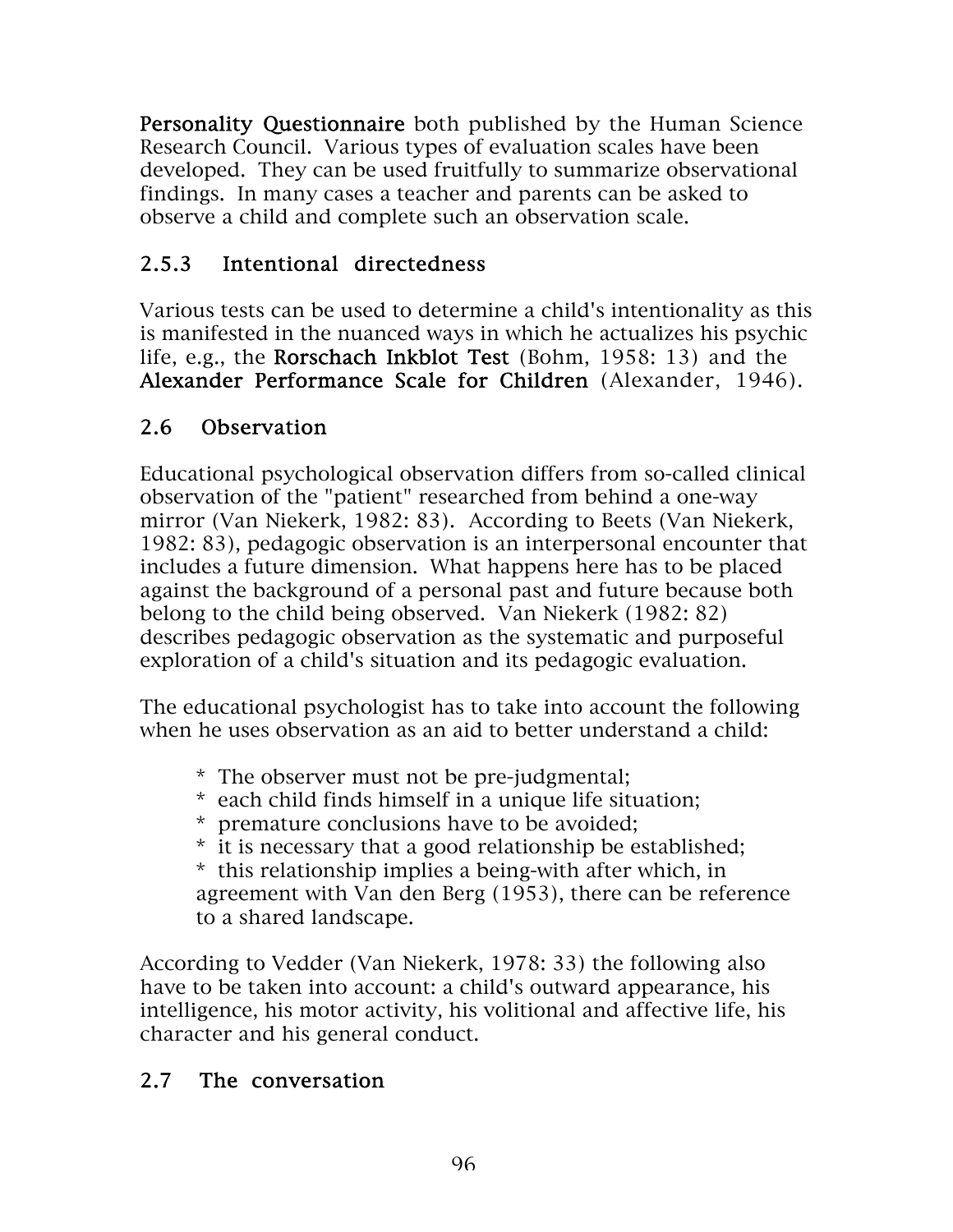## 2.7.1 Introduction

In very many cases the symptoms manifested in a child's behavior refer to inadequate educative activities of the educators (parents). If the disharmonious meanings attributed by a child to the educative activities are known it is possible to find connections between them and the educative activities executed by the parent. Thus it is possible to identify problem areas and concentrate on them during the conversation with the educators (parents). Depending on a child's age and the nature of the problem it might also be necessary to converse with the child.

#### 2.7.2 The conversation with the parents

The aim of the conversation with the educators is to acquire a verbal report from them about the child's development and the relationships he has established since birth.

It is of the greatest importance that there is a good relationship between the interviewer and the parents conversed with. If all of the blame for the child's behavior is placed on the parents from the very beginning this will antagonize them. "The quality of the clientcounsellor relationship and of the alliance as it manifests itself throughout the interaction appears to be a highly significant prognostic indicator of progress" (Aiken [in English], 1979: 204).

Since the ultimate aim of the educational psychologist is to neutralize the disharmonious educative activities that have lead to the attribution of disharmonious meanings and thus to the child's manifest symptoms, it is necessary to determine what educative activities underlie the child's symptoms, i.e., the disharmonious dynamics of educating and what serve to intensify them. Thus, it is necessary that a clear image be acquired of the education the child has participated in and which has lead to the gap in his becoming towards adulthood. In this conversation the converser has to concentrate on those educative activities that can be linked to the child's inadequate attribution of meaning.

To carry out a successful conversation the converser has to be very well prepared; in other words, he has to have knowledge of the inadequate meanings attributed by the child and he has to be cognizant of the possible connections there can be among these meanings and the particular educative activities of the parents.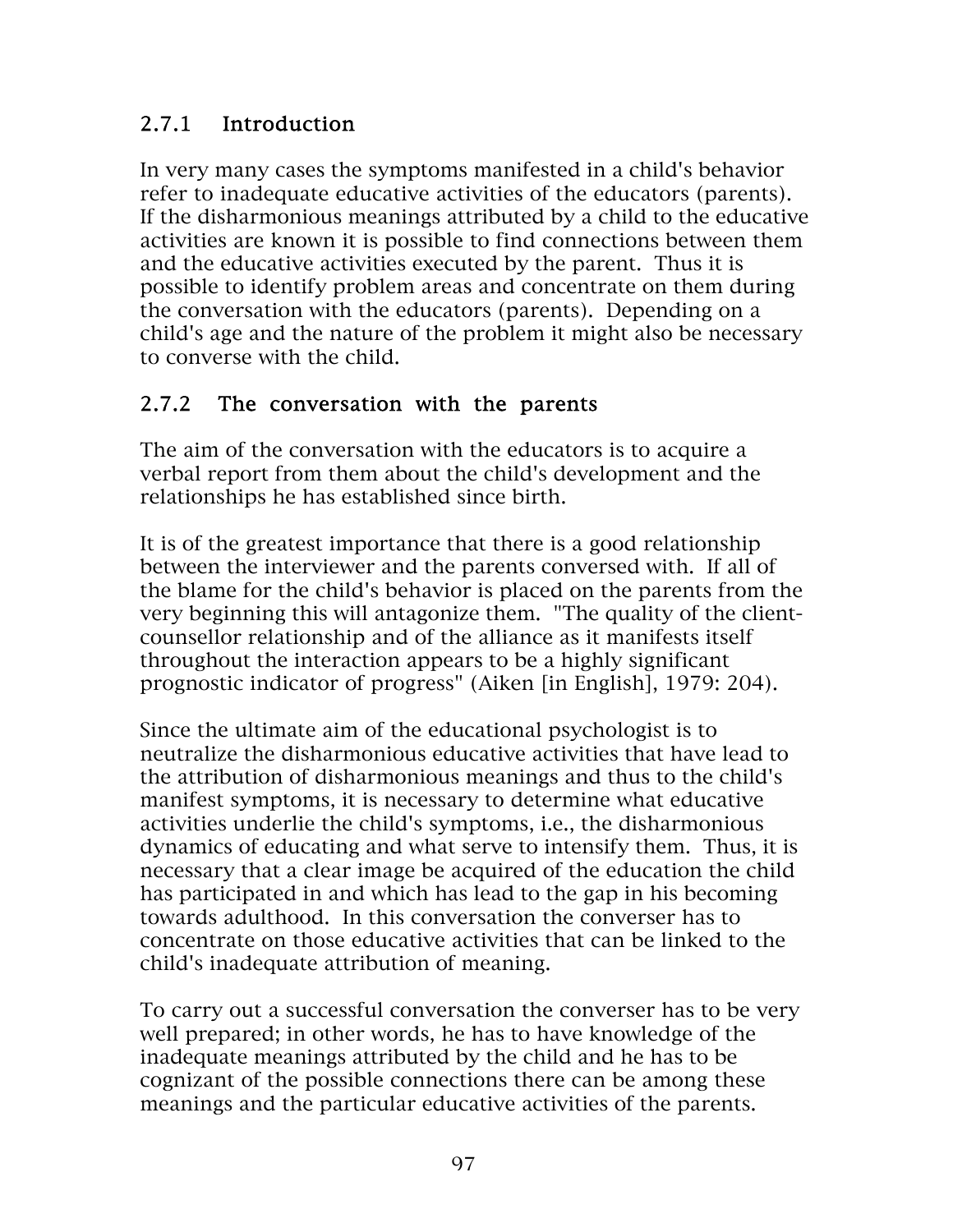Aids such as questionnaires are available for the converser to facilitate his task (See appendices A and B). If the converser uses questionnaires it is important that he guard against the conversation falling into a formal question-answer session. The following aspects always have to be kept in mind:

\* Empathic understanding of the client's situation is necessary.

\* The other person's feelings must never be left out of consideration.

\* The person's human dignity must never be violated.

\* The importance of non-verbal communication should not be underestimated. Note facial expressions, body attitudes and tone of voice.

#### 2.7.3 The conversation with the child

If the child can easily verbalize his problem, the educational psychologist can engage in a conversation with him. This conversation is carried out in a relationship of trust, understanding and the necessary authority. Such a conversation has to be handled with the greatest caution so that it does not lead to a fracturing of the relationship of trust. The child's human dignity always has to be respected. The emotional impact of a conversation about the disharmonious dynamics of educating in which the child participates must not be overlooked and he has to continually be certain of the support of the converser.

According to Van Niekerk (1982: 64) there are four basic ground forms for such a conversation:

\* Dialogue (conversation)

Any topic can be discussed by means of language and by a careful observation of the degree of contextual integration of the child's communication it is possible to determine the meanings he has attributed to specific educative contents. The topics that touch the child also can be significant. It serves no purpose to ask him direct questions such as why he wets his bed.

#### \* Play

According to Van Niekerk (1982: 65) a child is a playing being in the world and he displays the meanings he has attributed to himself and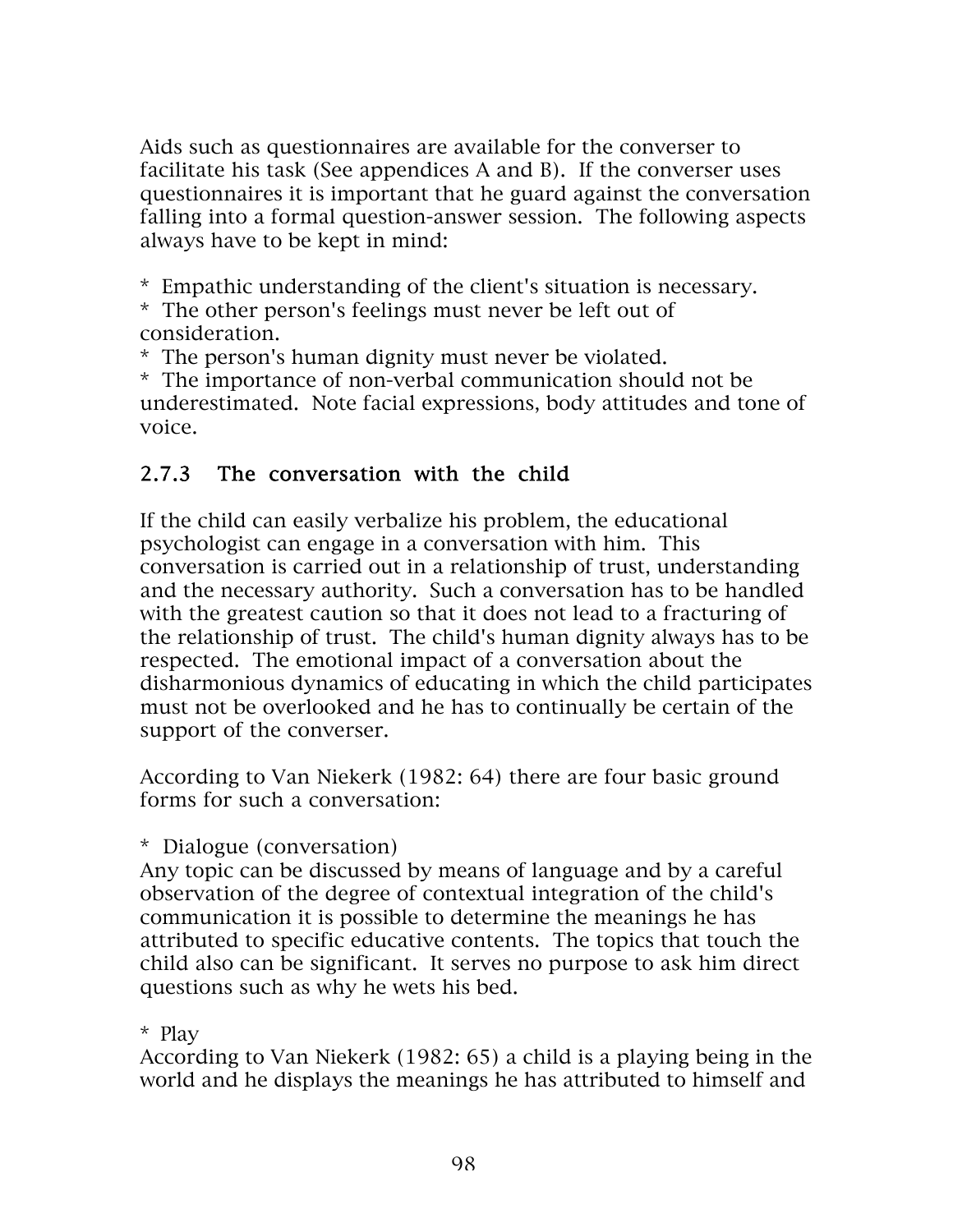life contents through his play. Especially a younger child manifests his involvement in life contents through play.

\* Assignment

Special assignments can be given to the child such as to write an essay or paragraph on a particular topic, e.g., his family. Various media such as projective tests also can be used.

\* Example

An example from the everyday life environment of the child (an example from his experiential world) can be revealing for the diagnostician of the dynamics of educating in which the child has participated.

# 2.8 Family interactions

According to Langeveld (Van Niekerk, 1982: 2) a child only can become a person through education and thus he is dependent on it. This dependency of the child on adults necessitates that the diagnostician take into account the needs of these adults as well as those of the child while determining the disharmonious dynamics of educating. Observing the family in interaction is an indispensable aid for the educational psychologist in diagnosing the disharmonious dynamics of educating in the family because it is within these everyday family interactions that the dynamics of educating are actualized (see Landman, 1977).

The child and his family members are co-participants in this collective event to the extent that they are collectively responsible for the dynamic course of educating. Thus, the family is a constituent of a child's life reality and since diagnosing implies that the dynamics of educating within the family have to be explored, the actualization of the structures within the family have to be investigated by means of family diagnostic techniques. Family diagnosis, as such, occurs in practice in connection with family therapy.

Different approaches to family therapy are fully described in the recent literature. Hansen and L'Abate (1982) give an overview of the most important schools of family therapy. To the extent that family therapy is used as a diagnostic aid, the following aspects are of importance (Kotze, 1983: 119-123):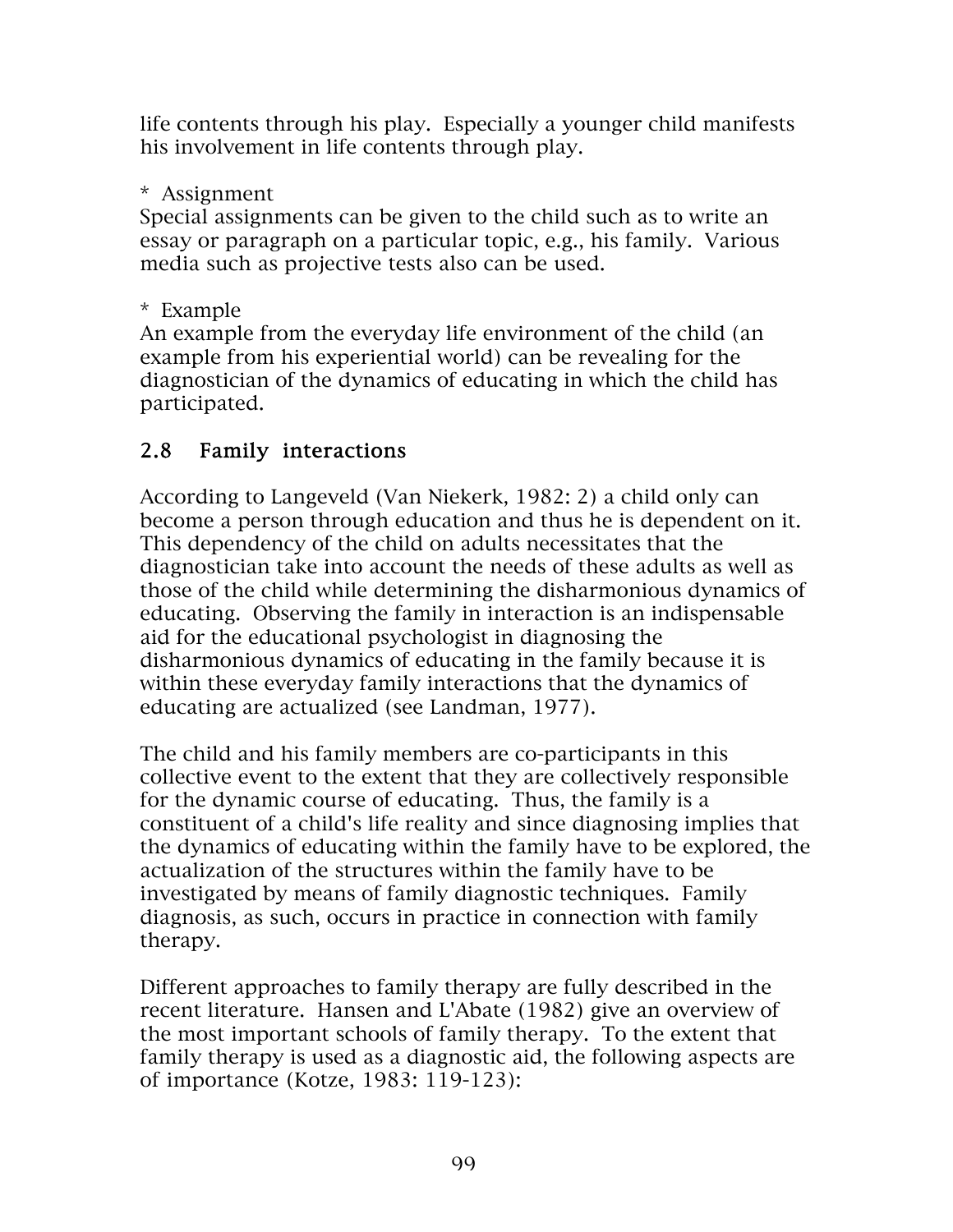\* Observation

The therapist (diagnostician) observes the verbal as well as nonverbal communication within the family.

#### \* Family structure

The hierarchical organization within the family and the distance that is maintained by the various family members has to be determined. The educative and becoming periods in which the children find themselves in the family are of importance in determining the position of the family members with respect to each other.

During the diagnostic conversation with the family, the diagnostician can acquire a verbal report of the dynamics of the educating within the family as this manifests itself in their interactions.

## 3. IMPLEMENTING MEDIA

## 3.1 Introduction

A variety of media are available for exploring a child's personal actualization in his educative situation. During the implementation of these media a gradual actualization of the various essentials of educating are usually of cardinal importance. In the following attention is given to the particular "types" of media that can be implemented.

## 3.2 Stating the problem and day program

The child's problem, as given by the parents as the reason for bringing him to the school psychologist, to a large extent directs the course of the investigation. From the statement of the problem and the day program (Appendix B), which also is filled out by the parents during this initial conversation, are set certain boundaries for the diagnostician within which his investigation or evaluation occurs. However, one cannot hold rigidly to such a pattern because the diagnostician gradually might discover that the parents (and he) are on the wrong track. Thus it is necessary that the diagnostician be flexible regarding the selection of media.

## 3.3 Performance media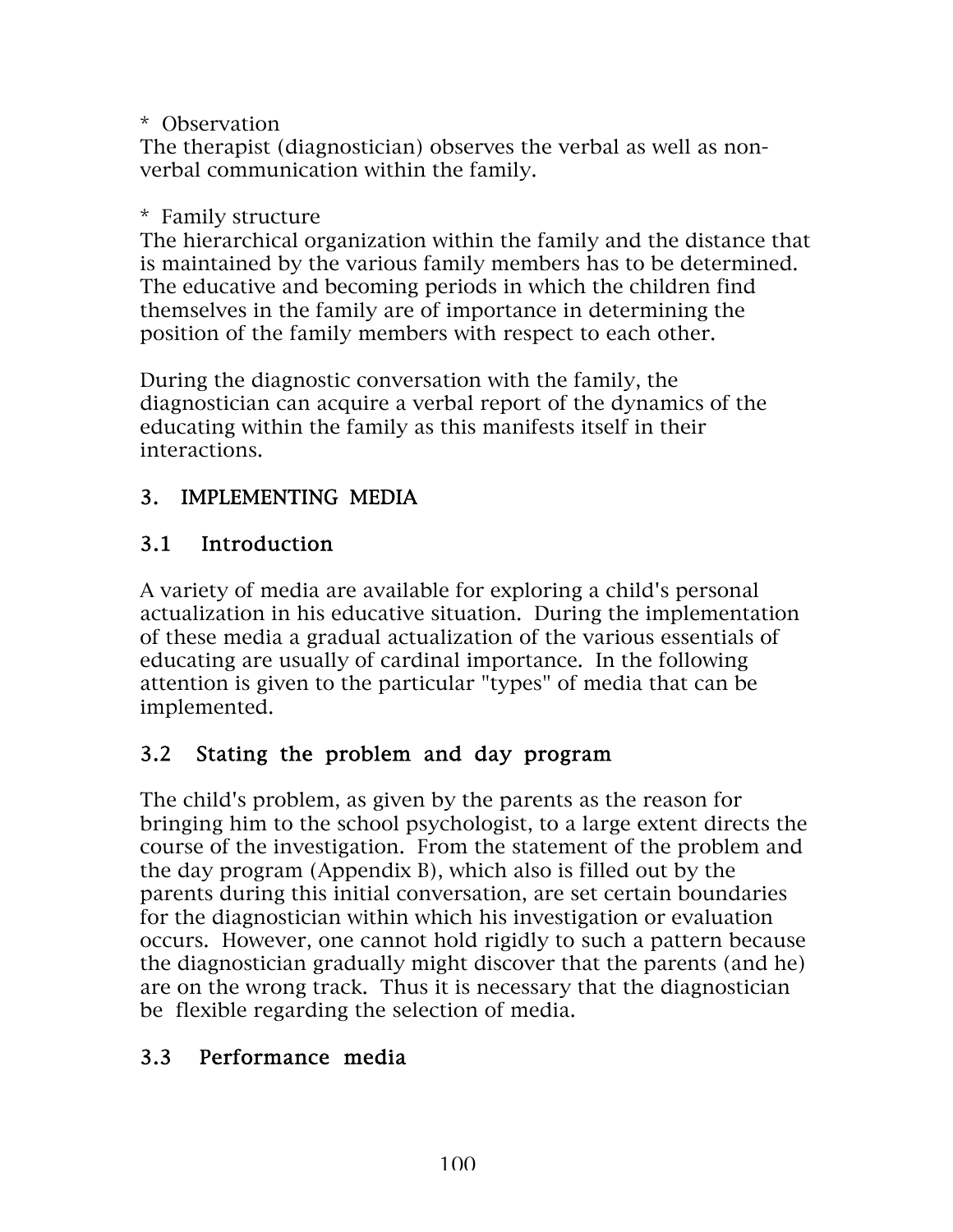All exploratory media can be viewed as performance media although specified performance media are designed with the aim of exploring the actualization of specific moments of the psychic life. A child's performance as a response to the invitation directed by the medium then is observed by the investigator. It is possible within a short period of time to bring to light different moments in a child's habitual personal actualization such as anxiety, calmness, uncertainty, self-confidence, spatial orientation, gross and fine motor movements, sidedness, etc.

## 3.4 Expressive and projective techniques

By making use of these techniques a clear indication can be found of the contents that figure prominently as components of a child's life of values regarding among others his parents, other family members, friends, teachers and himself. These media especially offer the possibility of exploring the unfavorable meaning constituents of the experiential world of a child restrained in his becoming because, as Lubbers (1971: 77) says, a child attributes his avoided feelings to the figures in the projective pictures.

## 3.5 Personality questionnaires

Various components of personality are incorporated into the questionnaires such as aloofness, intelligent, self-confidence, and more.

## 3.6 Intelligence media

Although the IQ score has much value in determining the pedagogic achievable level of a child, a qualitative analysis of intelligence is of great importance. How a child thinks and learns and, thus, how he arrives at a particular answer is important.

## 3.7 Scholastic tests

If a child already is in school the scores that he has obtained on tests and examinations can be studied to be able to evaluate whether a child's intelligence, as potentiality, is adequately actualized or not. An analysis of samples of his work in school subjects also can point to possible problem areas regarding deficient learning and deficient learning effects.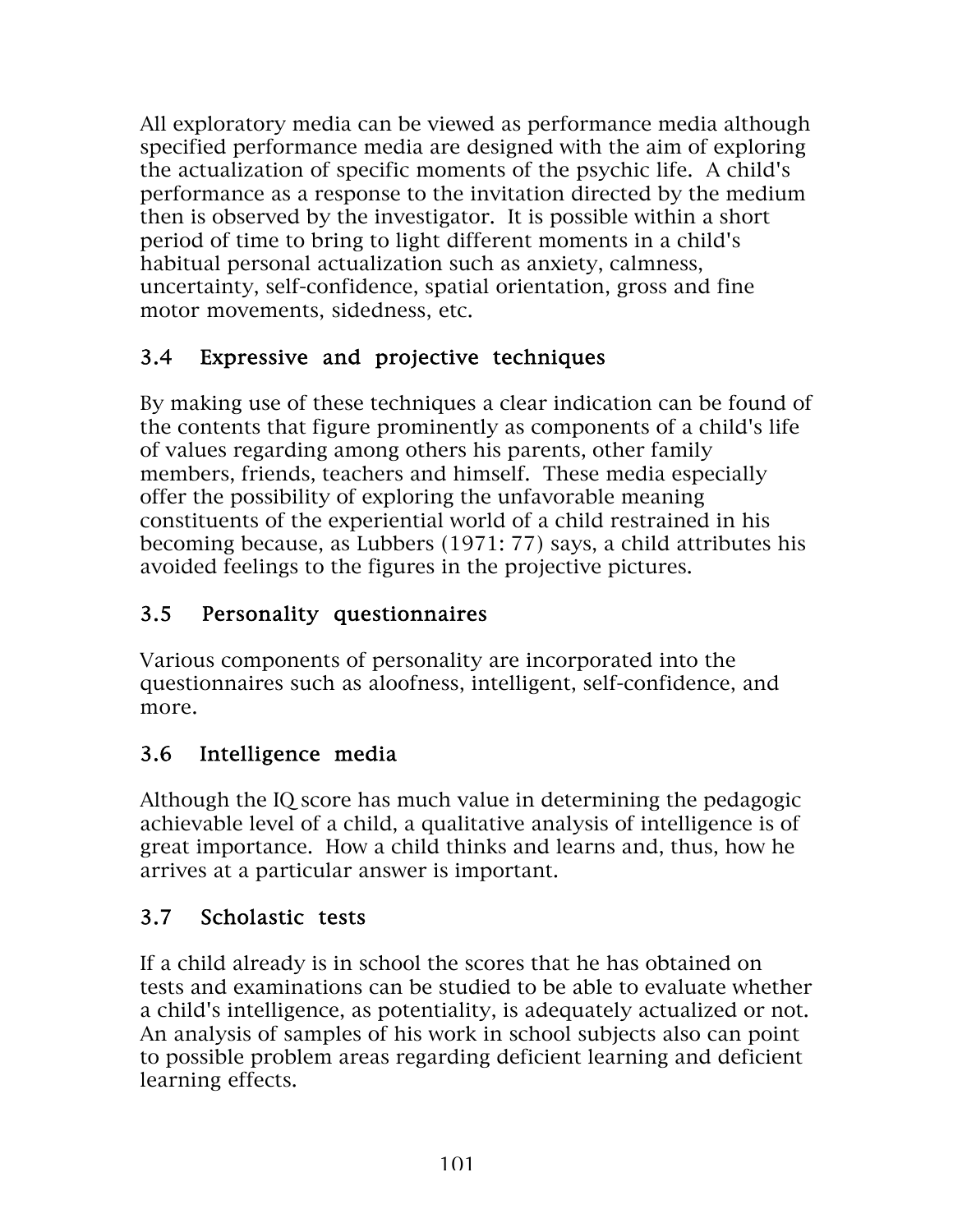#### 3.8 Historicity conversation

Obviously it is important to investigate the events to which a child attributed meanings in the past in order to acquire a better insight into his hierarchy of meanings and also to put the investigator in a position to gauge his momentary meanings in their essence. Consequently, it is necessary that the diagnostician talk with the child's parents (educators) and in some cases (especially depending on his age) also with him.

## 3.9 Summary

From the diagnosis done with the help of the above media it now seems that there are essentials of education that appear as more prominent, either in a favorable or unfavorable sense. These essentials of educating have a decisive effect on the child's meanings that result. In this regard, it can be indicated that educative activities that, e.g., figure prominently in the relationship of authority will lead to meaning outcomes by the child that also are related to realizing authority. Thus, there is a connection to be drawn between the type of meaning outcomes of a child and the types of essences of educating that figure prominently during the event of educating.

Behaviors that are characteristic of, e.g., insecurity, tenseness, anxiety, and more refer to the meanings attributed especially to trust during the course of educating. Thus it is possible to relate each behavior (and even "deviant" behaviors) with the functional actions of the educators.

An explication of a child's emotional, knowing and normative structures thus require disclosing their relations with the specific educative actions of the educators and the child. The effect of these activities on a child's affective, cognitive and normative meanings is that the relation between a child's meanings and his behaviors are preformed and initiated by the functional educative activities embraced by the dynamics of educating.

## 4. THE DIAGNOSTIC REPORT

#### 4.1 Introduction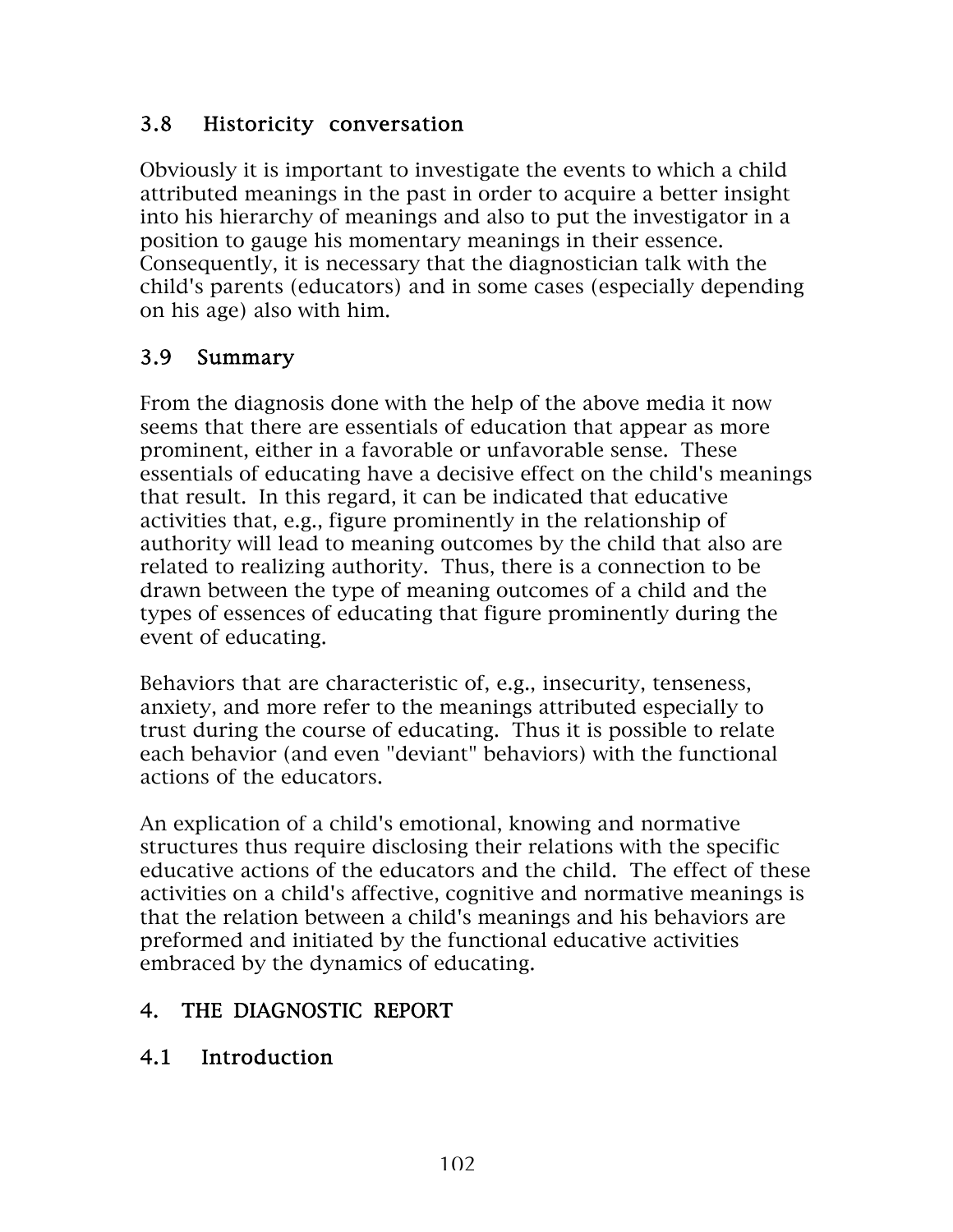As the diagnostic investigation is ended the educational psychologist has to present his findings in writing. This report has to be composed so that persons from other disciplines such as medicine, physical therapy, teaching and others with intervention or helping strategies can proceed if this seems to be necessary. All of the information at the educational psychologist's disposal regarding this specific child and the unique educating he has participated in have to be included in this report.

According to the compilers of the DSM III (p. 23), making use of five systems of assessment ensures that various related matters such as environmental influences and the highest level of functioning in the just ended year are not left out of consideration in evaluating and diagnosing the individual.

Since an educational psychologist never views a child apart from his educative situation, matters such as environmental influences and relationships with his family members always are viewed as an integral part of the diagnostic event. Also, the information that is an indication of the fifth system, namely the highest level of functioning, is implicitly built into the diagnostic investigation in so far as the pedagogically achievable\* level is determined. Thus, it is not necessary for an educational psychologist to present the diagnostic report according to the five systems of assessment.

The various components of a diagnostic study can be discussed under the following headings in such a report.

# 4.2 Identifying particulars

Personal identification data such as date of birth, date of investigation and age at the time of the study, school and grade level, parents' names, address as well as source of referral can be noted here.

#### 4.3 Statement of the problem

 $\overline{a}$ 

The reasons offered by the parents for meeting with the educational psychologist briefly are given.

<sup>\*</sup> If I understand the thought here, it seems that this point has to do with the level achieved. G.Y.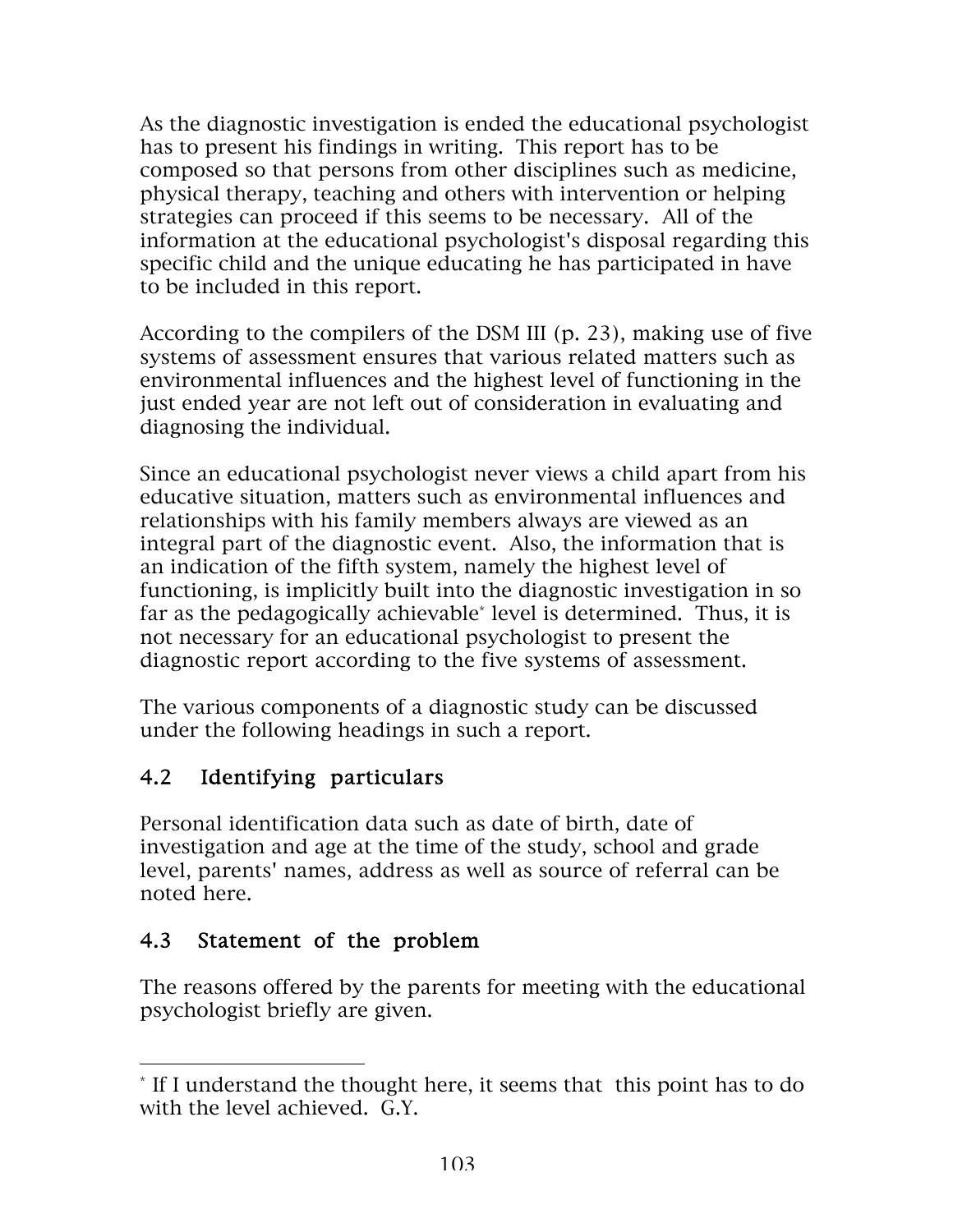#### 4.4 Summary person image

Here the following aspects can be discussed:

## 4.4.1 Relevant historicity data

Only those data relevant to the problem area are discussed here. This includes information about a child's physical development and possible traumatic and other events that could have had an influence on hiss becoming to date. Events concerning family members and that have influenced the child's education and interaction with the family members also are discussed here.

## 4.4.2 Cognitive structure

An image of the child's cognitive structure as well as the course of his learning are conveyed here.

## 4.4.3 Affective and normative structure

An image of the affective and normative structures of a child is conveyed as completely as possible in terms of the meanings he has attributed on an affective and normative level to the contents of educating and to the persons involved in educating him.

#### 4.4.4 Disharmonious structures of educating and the dysfunctional activities underlying them

The problem areas and educational structures that can be viewed as the most important constituents of these problem areas are explained here. The functional activities carried out by the participants in these unique dynamics of educating and which specifically underlie or maintain the disharmonious dynamics of educating are discussed here.

## 4.5 Recommendations

Discussed here are recommendations in terms of strategies of providing help to eliminate or neutralize the disharmonious dynamics of educating. Recommendations are made for further study, e.g., medical, physical therapy, etc. Administrative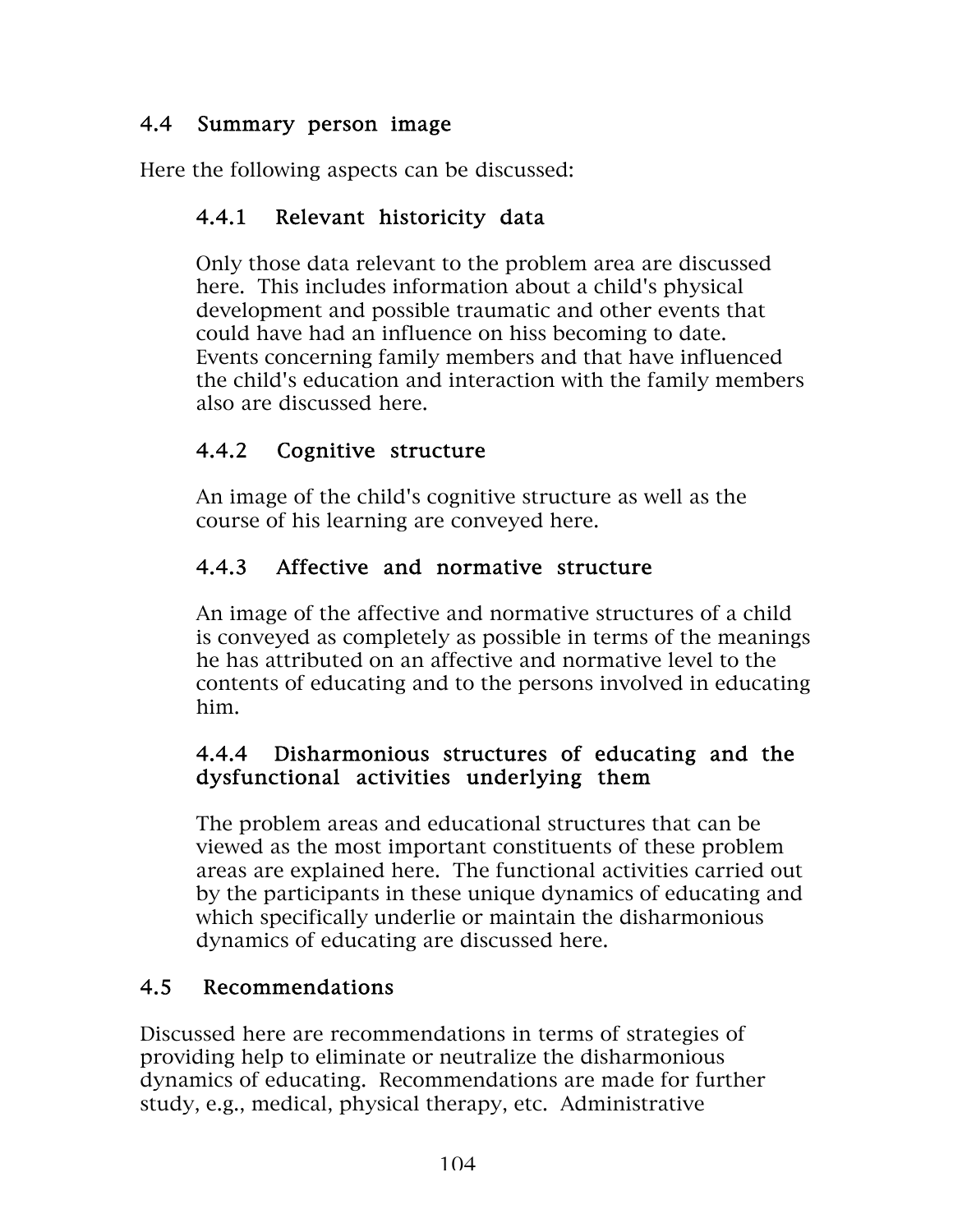arrangements such as school placement also are discussed under this heading.

#### 5. REFERENCES

Aiken, L. R. (1979). Psychological testing and assessment. Third Edition. Boston: Allyn and Bacon.

Bellak, L. and Bellak, S. S. (1982). Children's apperception test (CAT). New York: C P S Grove Station.

Bohm, E. (1958). A textbook in Rorschach test diagnosis. New York: Grune and Stratton.

Buck, I. N. (1950). Administration and interpretation of the H T P test (House, Tree, Person). Richmond, Va.: Hospital.

Cronbach, L. J. (1970). Essentials of psychological testing. Third Edition. New York: Harper and Row.

Hansen, J. C. and L'Abate, L. (1982). Approaches to family therapy. New York: Macmillan.

Hansen, J. C., Stevie, R. R., and Warner, J. R. (1982). Counselling: Theory and process. Third Edition. London: Allyn and Bacon.

Kinget, M. G. (1952). The drawing completion test. New York: Grune and Stratton. Kotze, E. (1985). Gesinsterapie vanuit ortopedagogiese perspektief.

Unpublished M. Ed. Thesis, University of Pretoria.

Landman, W. A. (1977). Fundamentele pedagogiek en onderwyspraktyk. Durban: Butterworths.

Lubbers, R. (1971). Voortgang en nieuw begin in de opvoeding. Assen: Van Gorcum.

Rapaport, D., Gill, M. M., and Schafer, R. (1968). Diagnostic psychological testing. Re-issued by R. R. Holt. New York: International Universities Press.

Schertzer, B. and Linden, J. D. (1979). Fundamentals of individual appraisal. Boston: Houghton-Mifflin.

Van den Berg, J. H. and Linschoten, J. (Eds.) (1953). Persoon en wereld. Utrecht: Bijleveld.

Van Niekerk, P. A. (1978). Ortopedagogiese diagnostiek. Stellenbosch: University Publishers and Booksellers. [Translated as **Orthopedagogic evaluation** by G. Y.] Van Niekerk, P. A. (1982). The teacher and the child in educational distress. Stellenbosch: University Publishers and Booksellers.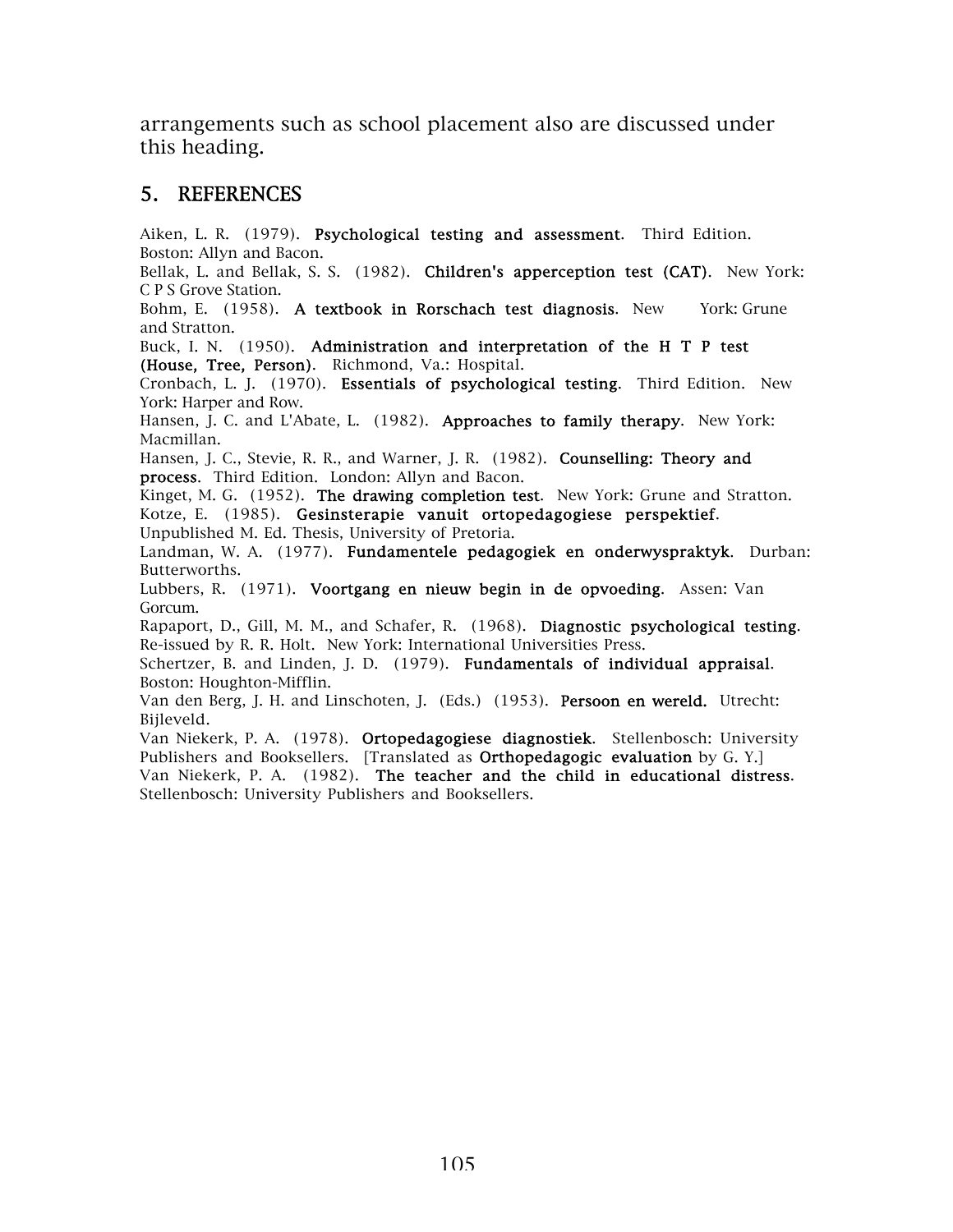# APPENDIX A

# HISTORICITY QUESTIONNAIRE

# I. IDENTIFICATION DATA

| School: |  |  |  |  |  |  |  |
|---------|--|--|--|--|--|--|--|
|         |  |  |  |  |  |  |  |
| Father: |  |  |  |  |  |  |  |
|         |  |  |  |  |  |  |  |
|         |  |  |  |  |  |  |  |
|         |  |  |  |  |  |  |  |
|         |  |  |  |  |  |  |  |
|         |  |  |  |  |  |  |  |
|         |  |  |  |  |  |  |  |
|         |  |  |  |  |  |  |  |
|         |  |  |  |  |  |  |  |
|         |  |  |  |  |  |  |  |
|         |  |  |  |  |  |  |  |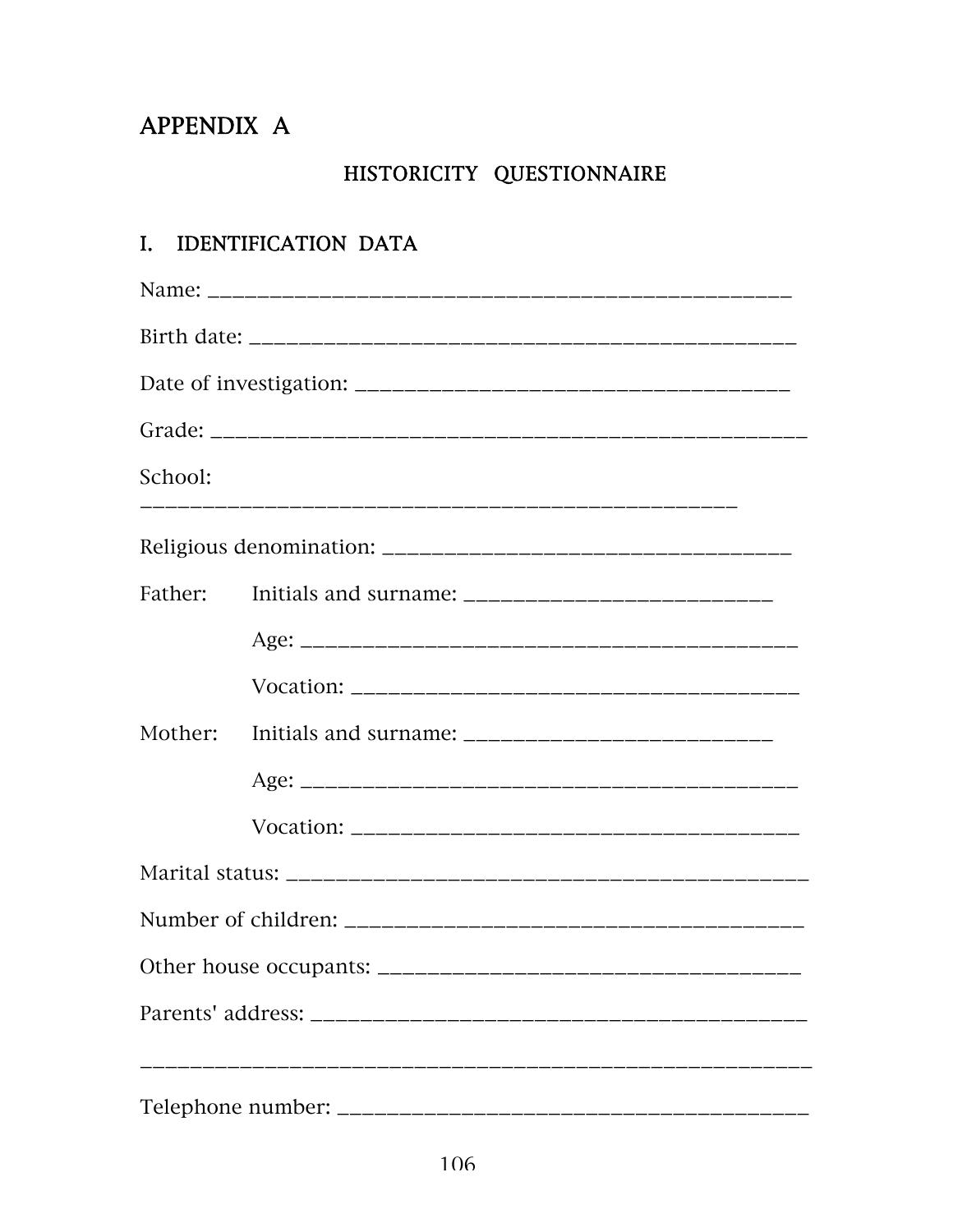Other children in the family:

| Name                                                  | Age | Grade           |
|-------------------------------------------------------|-----|-----------------|
|                                                       |     |                 |
|                                                       |     |                 |
|                                                       |     | ——————————————— |
|                                                       |     |                 |
| II. STATEMENT OF THE PROBLEM                          |     |                 |
|                                                       |     |                 |
|                                                       |     |                 |
|                                                       |     |                 |
|                                                       |     |                 |
| First manifestation of the problem:                   |     |                 |
|                                                       |     |                 |
|                                                       |     |                 |
| Measures already taken to correct the problem:        |     |                 |
|                                                       |     |                 |
|                                                       |     |                 |
| Has the matter already been discussed with the child? |     |                 |
|                                                       |     |                 |
| When?                                                 |     |                 |
|                                                       |     |                 |
|                                                       |     |                 |
|                                                       |     |                 |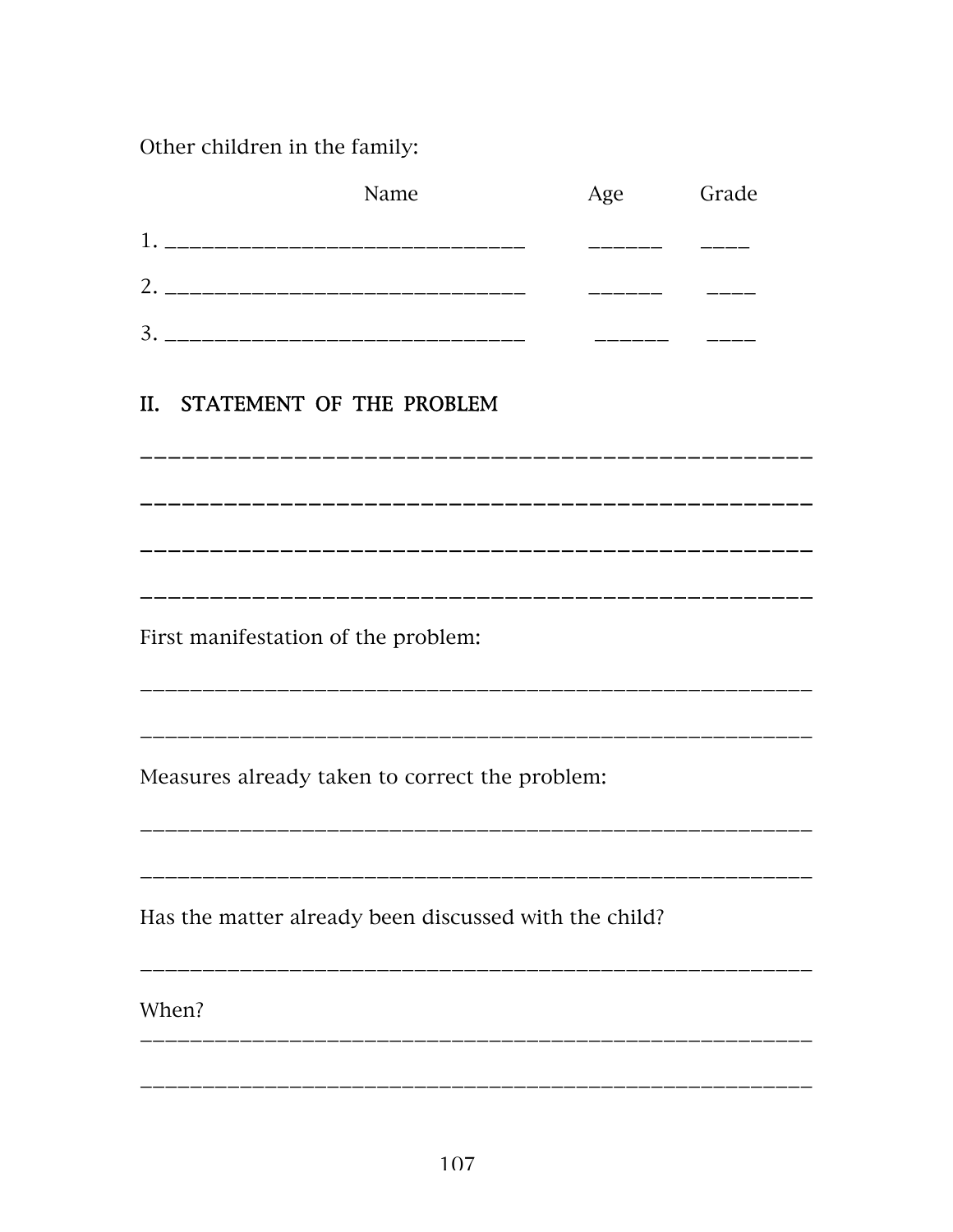Was the problem ever discussed with the child in front of others (children or adults)? CORPOREALITY AND SPEECH (IF RELEVANT)  $III.$ Birth: Physical milestones (sitting, crawling, walking)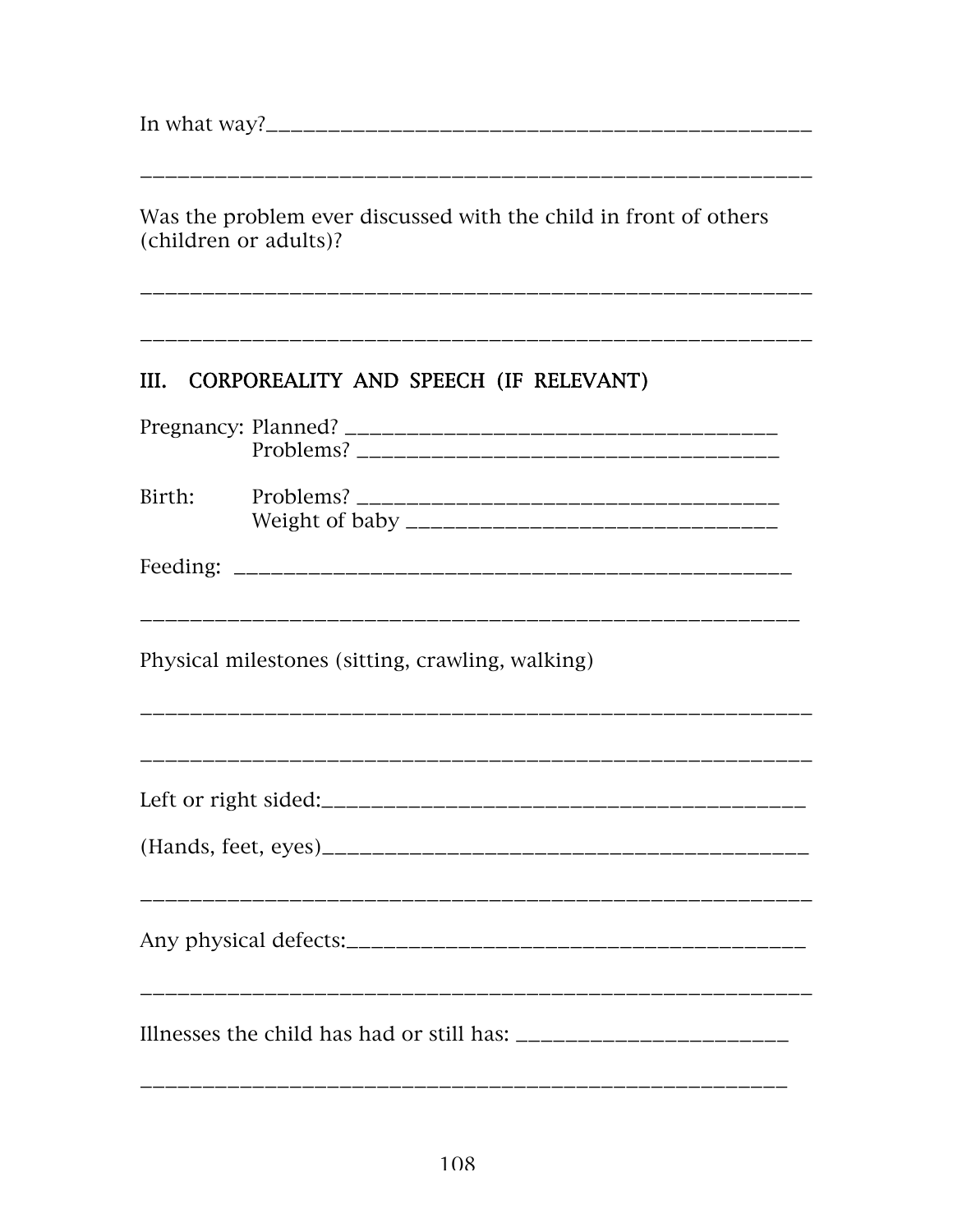Illnesses in the family:\_\_\_\_\_\_\_\_\_\_\_\_\_\_\_\_\_\_\_\_\_\_\_\_\_\_\_\_\_\_\_\_\_\_\_\_

\_\_\_\_\_\_\_\_\_\_\_\_\_\_\_\_\_\_\_\_\_\_\_\_\_\_\_\_\_\_\_\_\_\_\_\_\_\_\_\_\_\_\_\_\_\_\_\_\_\_\_\_\_\_

Misfortunes:\_\_\_\_\_\_\_\_\_\_\_\_\_\_\_\_\_\_\_\_\_\_\_\_\_\_\_\_\_\_\_\_\_\_\_\_\_\_\_\_\_\_\_\_ Physical appearance:\_\_\_\_\_\_\_\_\_\_\_\_\_\_\_\_\_\_\_\_\_\_\_\_\_\_\_\_\_\_\_\_\_\_\_\_\_ Physical form (shape): \_\_\_\_\_\_\_\_\_\_\_\_\_\_\_\_\_\_\_\_\_\_\_\_\_\_\_\_\_\_\_\_\_\_\_\_ Physical movement: \_\_\_\_\_\_\_\_\_\_\_\_\_\_\_\_\_\_\_\_\_\_\_\_\_\_\_\_\_\_\_\_\_\_\_\_\_\_ Physical proportions: \_\_\_\_\_\_\_\_\_\_\_\_\_\_\_\_\_\_\_\_\_\_\_\_\_\_\_\_\_\_\_\_\_\_\_\_\_

\_\_\_\_\_\_\_\_\_\_\_\_\_\_\_\_\_\_\_\_\_\_\_\_\_\_\_\_\_\_\_\_\_\_\_\_\_\_\_\_\_\_\_\_\_\_\_\_\_\_\_\_\_\_

\_\_\_\_\_\_\_\_\_\_\_\_\_\_\_\_\_\_\_\_\_\_\_\_\_\_\_\_\_\_\_\_\_\_\_\_\_\_\_\_\_\_\_\_\_\_\_\_\_\_\_\_\_\_

\_\_\_\_\_\_\_\_\_\_\_\_\_\_\_\_\_\_\_\_\_\_\_\_\_\_\_\_\_\_\_\_\_\_\_\_\_\_\_\_\_\_\_\_\_\_\_\_\_\_\_\_\_\_

When did the child begin to talk?

Any speech abnormalities?

# IV. PEDAGOGIC SITUATION

#### 1. Father-child relationship (as viewed by the father) How did the father feel about the arrival of the new baby (and the pregnancy of the mother?)

\_\_\_\_\_\_\_\_\_\_\_\_\_\_\_\_\_\_\_\_\_\_\_\_\_\_\_\_\_\_\_\_\_\_\_\_\_\_\_\_\_\_\_\_\_\_\_\_\_\_\_\_\_\_

\_\_\_\_\_\_\_\_\_\_\_\_\_\_\_\_\_\_\_\_\_\_\_\_\_\_\_\_\_\_\_\_\_\_\_\_\_\_\_\_\_\_\_\_\_\_\_\_\_\_\_\_\_\_

Father-child contact as baby:

Father-child contact as toddler:\_\_\_\_\_\_\_\_\_\_\_\_\_\_\_\_\_\_\_\_\_\_\_\_\_\_\_\_\_

\_\_\_\_\_\_\_\_\_\_\_\_\_\_\_\_\_\_\_\_\_\_\_\_\_\_\_\_\_\_\_\_\_\_\_\_\_\_\_\_\_\_\_\_\_\_\_\_\_\_\_\_\_\_

\_\_\_\_\_\_\_\_\_\_\_\_\_\_\_\_\_\_\_\_\_\_\_\_\_\_\_\_\_\_\_\_\_\_\_\_\_\_\_\_\_\_\_\_\_\_\_\_\_\_\_\_\_\_

How often do the father and child now have contact?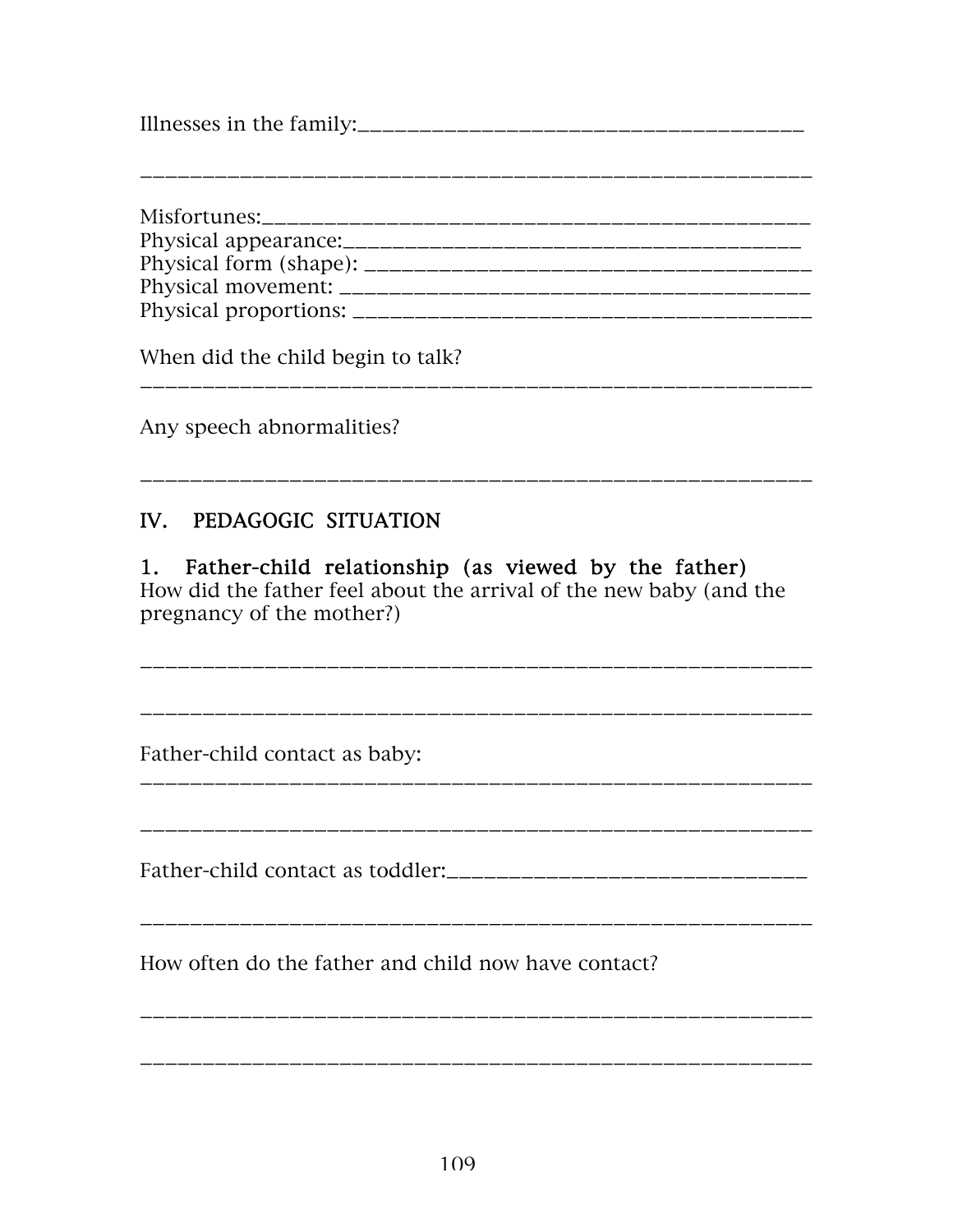What does the contact include?

What do father and child talk about? Where and when do they converse? How does the father feel about his child? What does the child do that appears clever to the father? What does the child do that is unacceptable to the father? How does the father view the mother-child relationship?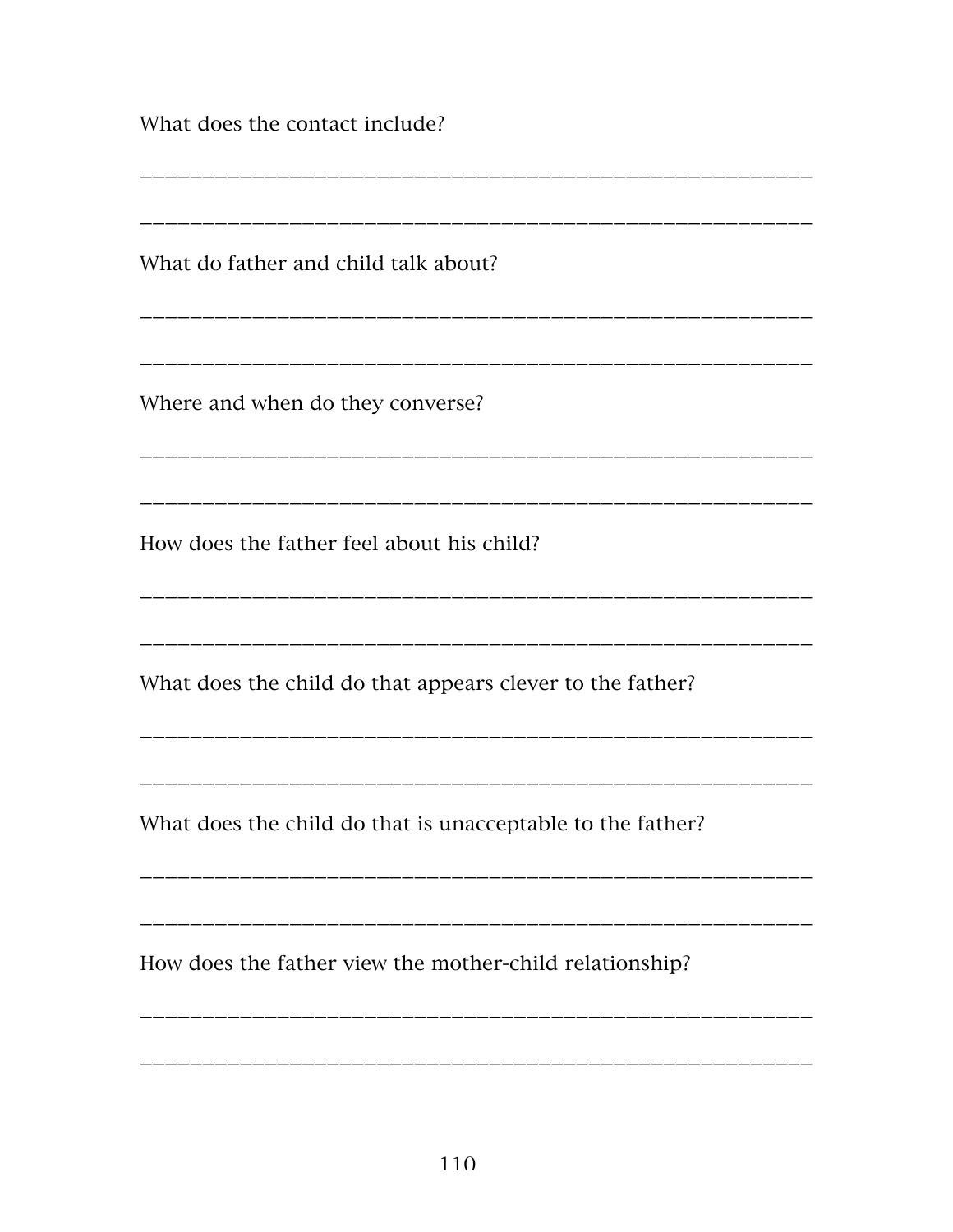Mother-child relationship (as viewed by the mother)  $2.$ How did the mother feel about her pregnancy?

How did the mother feel about the baby? \_\_\_\_\_\_\_\_\_\_\_\_\_\_\_\_\_\_\_\_\_\_ How did the mother feel about caring for the baby? ----------------------------Were there any feeding problems? What does the mother-toddler contact include? How often do the mother and child now have contact? What does the contact include?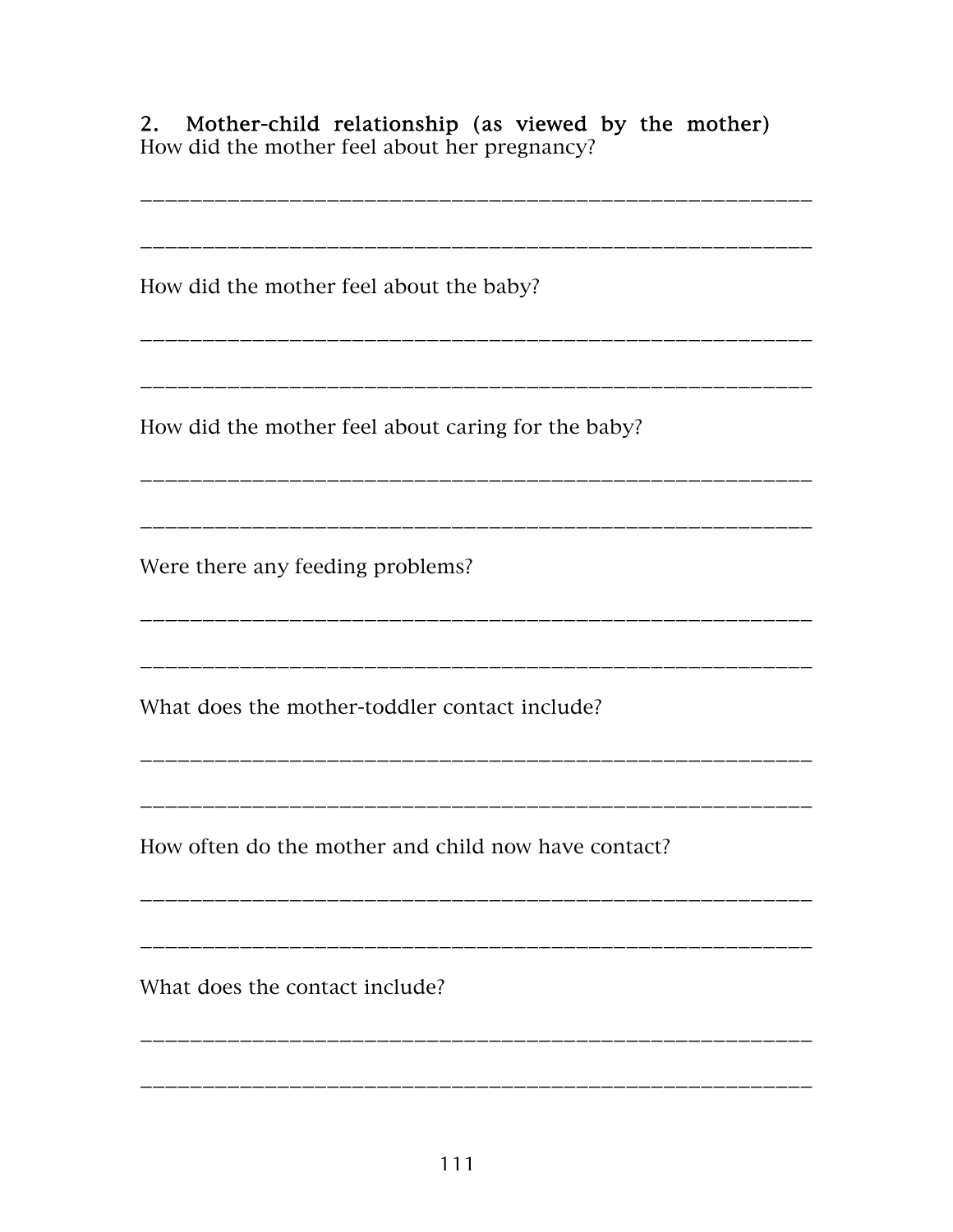What do mother and child talk about?

Where and when do they talk? What does the child do, that appears clever to the mother? What behaviors of the child are unacceptable to the mother? How does the mother view the father-child relationship? 3. Marital relationship (according to the father)

Marital relationship (according to the mother)

\_\_\_\_\_\_\_\_\_\_\_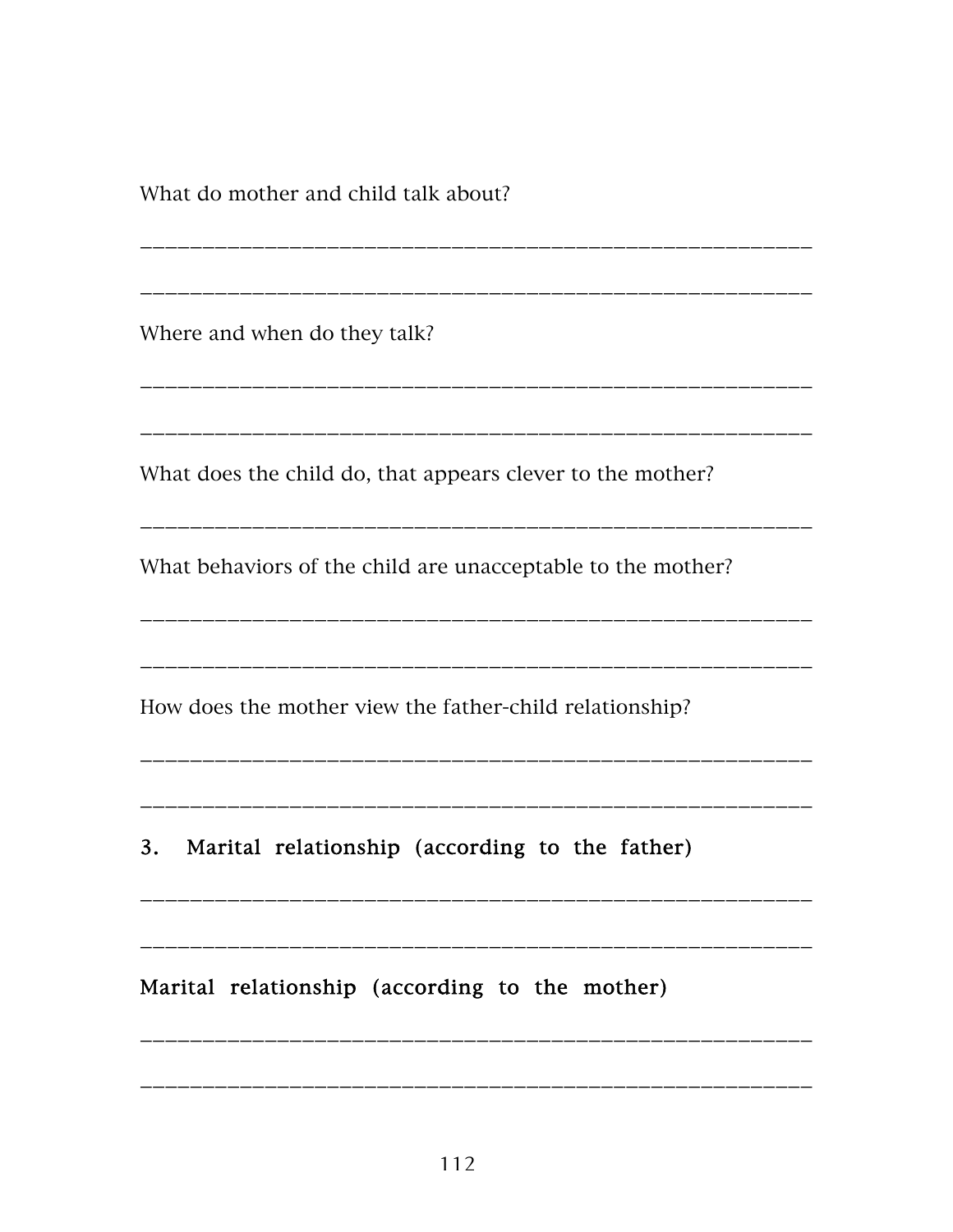How did the arrival of the children influence the marital relationship?

How did the arrival of this child influence the marital relationship?

#### 4. Child-others

What is the child's relationship to his brothers and sisters?

\_\_\_\_\_\_\_\_\_\_\_\_\_\_\_\_\_\_\_\_\_\_\_\_\_\_

What is the child's relationship to himself?

Does he have friends?

What are his relationships with his friends?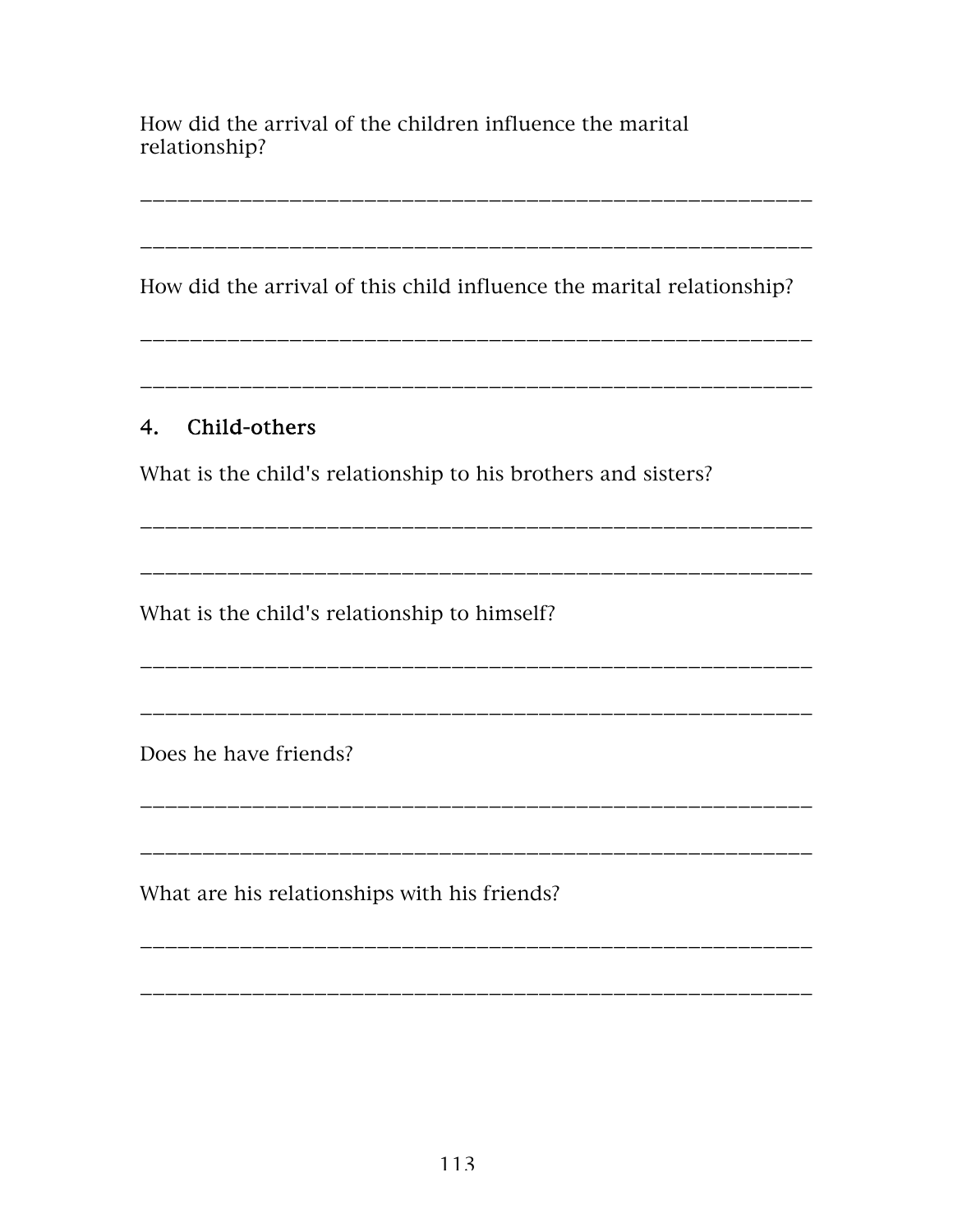When does he have contact with his friends?

Who takes the lead in his peer group?

Is the child independent (with respect to his level of becoming)? Give examples

\_\_\_\_\_\_\_\_\_\_\_\_\_\_\_\_\_\_\_\_\_\_\_\_\_\_\_\_\_\_\_\_\_\_\_\_\_\_\_\_\_\_\_\_\_\_\_\_\_\_\_\_\_\_

\_\_\_\_\_\_\_\_\_\_\_\_\_\_\_\_\_\_\_\_\_\_\_\_\_\_\_\_\_\_\_\_\_\_\_\_\_\_\_\_\_\_\_\_\_\_\_\_\_\_\_\_\_\_

\_\_\_\_\_\_\_\_\_\_\_\_\_\_\_\_\_\_\_\_\_\_\_\_\_\_\_\_\_\_\_\_\_\_\_\_\_\_\_\_\_\_\_\_\_\_\_\_\_\_\_\_\_\_

\_\_\_\_\_\_\_\_\_\_\_\_\_\_\_\_\_\_\_\_\_\_\_\_\_\_\_\_\_\_\_\_\_\_\_\_\_\_\_\_\_\_\_\_\_\_\_\_\_\_\_\_\_\_

\_\_\_\_\_\_\_\_\_\_\_\_\_\_\_\_\_\_\_\_\_\_\_\_\_\_\_\_\_\_\_\_\_\_\_\_\_\_\_\_\_\_\_\_\_\_\_\_\_\_\_\_\_\_

\_\_\_\_\_\_\_\_\_\_\_\_\_\_\_\_\_\_\_\_\_\_\_\_\_\_\_\_\_\_\_\_\_\_\_\_\_\_\_\_\_\_\_\_\_\_\_\_\_\_\_\_\_\_

5. What is the parents' role in the child's cognitive becoming? (Library, TV, excursions, questions, magazines)

How does the child attribute his own meaning to matters that touch the family (e.g., religion, activities of other family members)?

\_\_\_\_\_\_\_\_\_\_\_\_\_\_\_\_\_\_\_\_\_\_\_\_\_\_\_\_\_\_\_\_\_\_\_\_\_\_\_\_\_\_\_\_\_\_\_\_\_\_\_\_\_\_

\_\_\_\_\_\_\_\_\_\_\_\_\_\_\_\_\_\_\_\_\_\_\_\_\_\_\_\_\_\_\_\_\_\_\_\_\_\_\_\_\_\_\_\_\_\_\_\_\_\_\_\_\_\_

\_\_\_\_\_\_\_\_\_\_\_\_\_\_\_\_\_\_\_\_\_\_\_\_\_\_\_\_\_\_\_\_\_\_\_\_\_\_\_\_\_\_\_\_\_\_\_\_\_\_\_\_\_\_

\_\_\_\_\_\_\_\_\_\_\_\_\_\_\_\_\_\_\_\_\_\_\_\_\_\_\_\_\_\_\_\_\_\_\_\_\_\_\_\_\_\_\_\_\_\_\_\_\_\_\_\_\_\_

Matters outside of the family (cultural matters, TV, etc.)?

\_\_\_\_\_\_\_\_\_\_\_\_\_\_\_\_\_\_\_\_\_\_\_\_\_\_\_\_\_\_\_\_\_\_\_\_\_\_\_\_\_\_\_\_\_\_\_\_\_\_\_\_\_\_

\_\_\_\_\_\_\_\_\_\_\_\_\_\_\_\_\_\_\_\_\_\_\_\_\_\_\_\_\_\_\_\_\_\_\_\_\_\_\_\_\_\_\_\_\_\_\_\_\_\_\_\_\_\_

6. What is the parents' role in the child's normative development?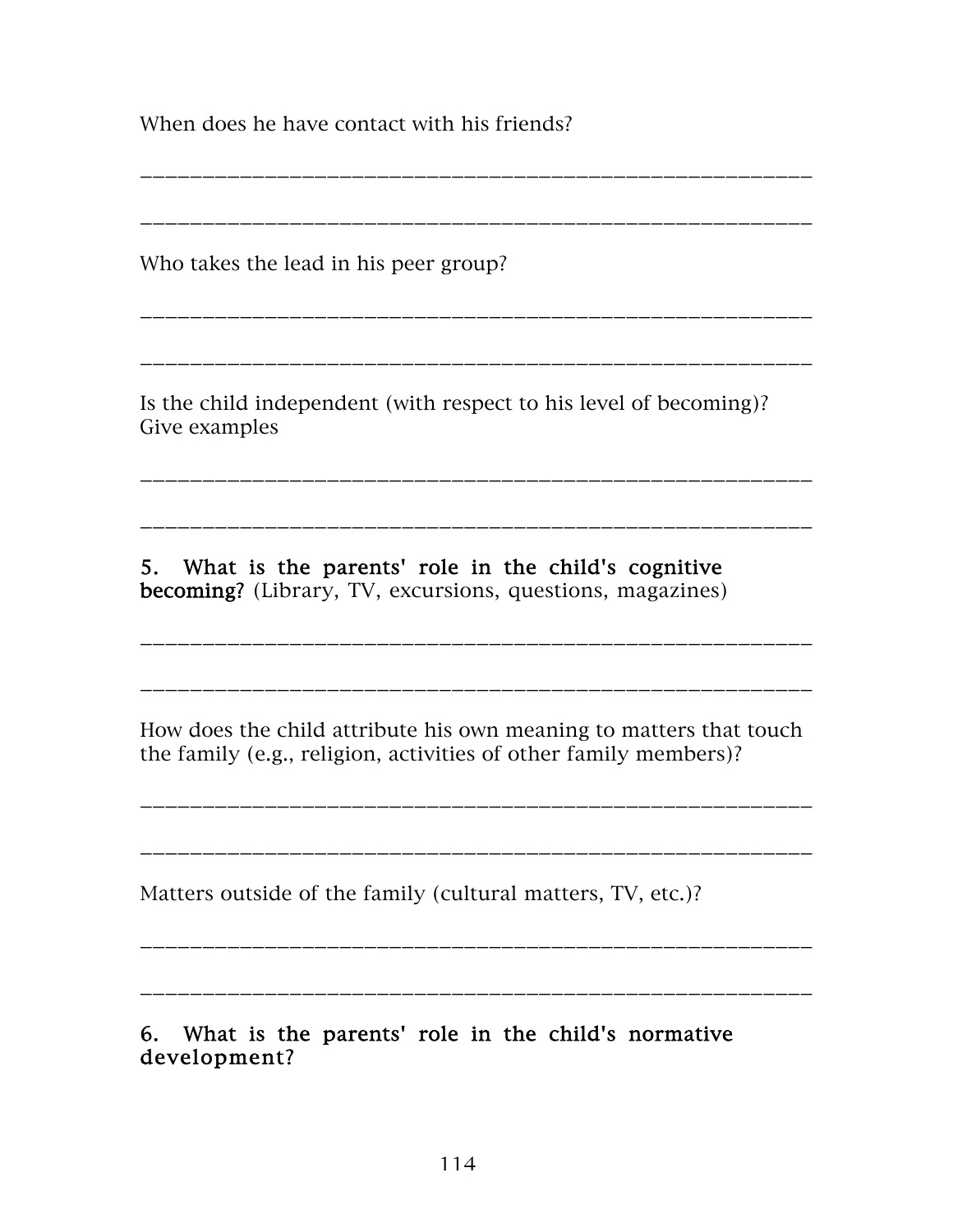Role of religion in the family life

What educational aims do the parents strive for?

How does the child identify with the norms presented to him by his parents?

What is the quality of the parents' exemplification [of norms]?

#### 7. Child-school

How does the child experience the school?

Child-other children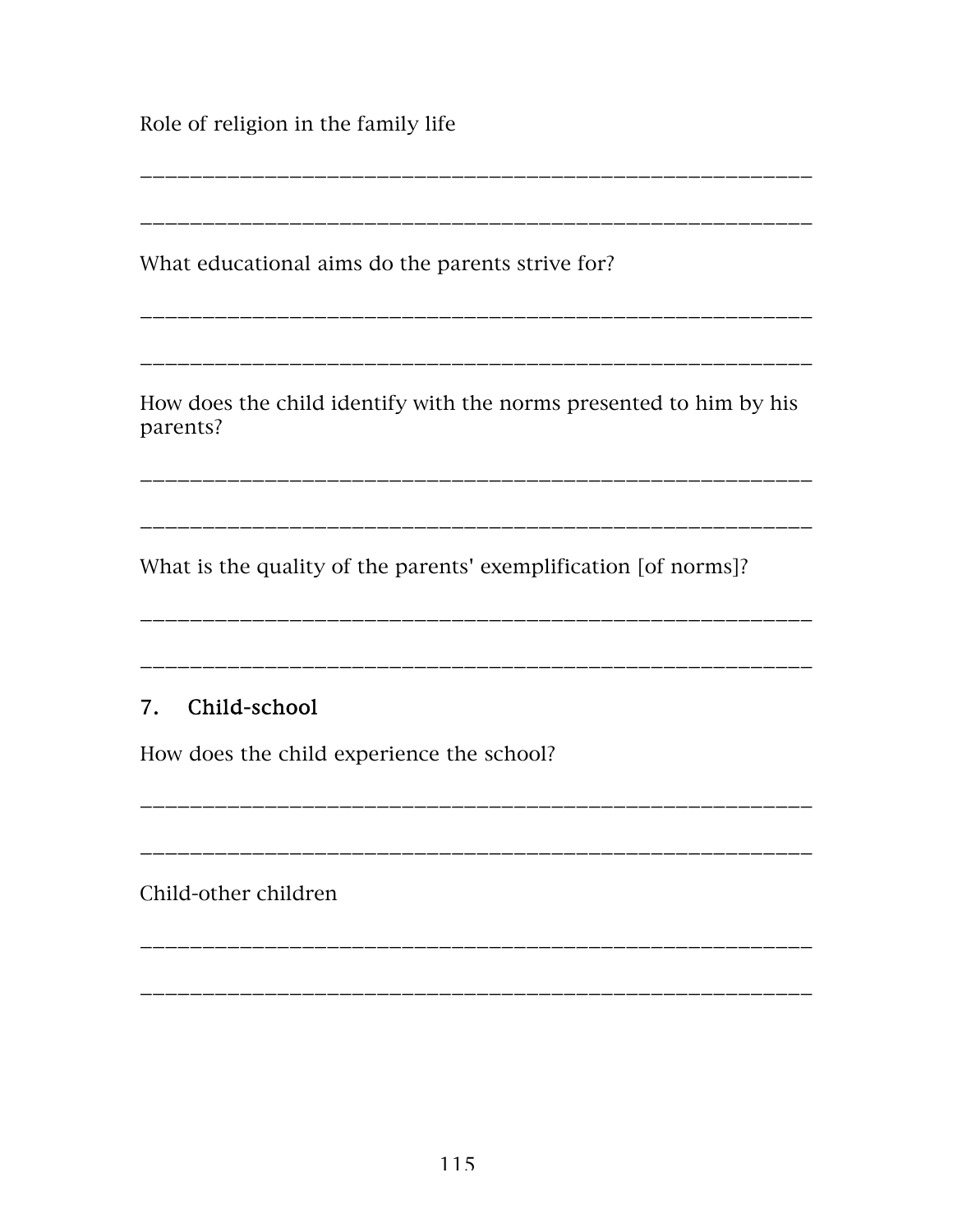Child-teacher relationship

\_\_\_\_\_\_\_\_\_\_\_\_\_\_\_\_\_\_\_\_\_\_\_\_\_\_\_\_\_\_\_\_\_\_\_\_\_\_\_\_\_\_\_\_\_\_\_\_\_\_\_\_\_\_ \_\_\_\_\_\_\_\_\_\_\_\_\_\_\_\_\_\_\_\_\_\_\_\_\_\_\_\_\_\_\_\_\_\_\_\_\_\_\_\_\_\_\_\_\_\_\_\_\_\_\_\_\_\_

\_\_\_\_\_\_\_\_\_\_\_\_\_\_\_\_\_\_\_\_\_\_\_\_\_\_\_\_\_\_\_\_\_\_\_\_\_\_\_\_\_\_\_\_\_\_\_\_\_\_\_\_\_\_

\_\_\_\_\_\_\_\_\_\_\_\_\_\_\_\_\_\_\_\_\_\_\_\_\_\_\_\_\_\_\_\_\_\_\_\_\_\_\_\_\_\_\_\_\_\_\_\_\_\_\_\_\_\_

Child-learning material relationship

## INFORMATION REGARDING RELEVANT MACROSTRUCTURES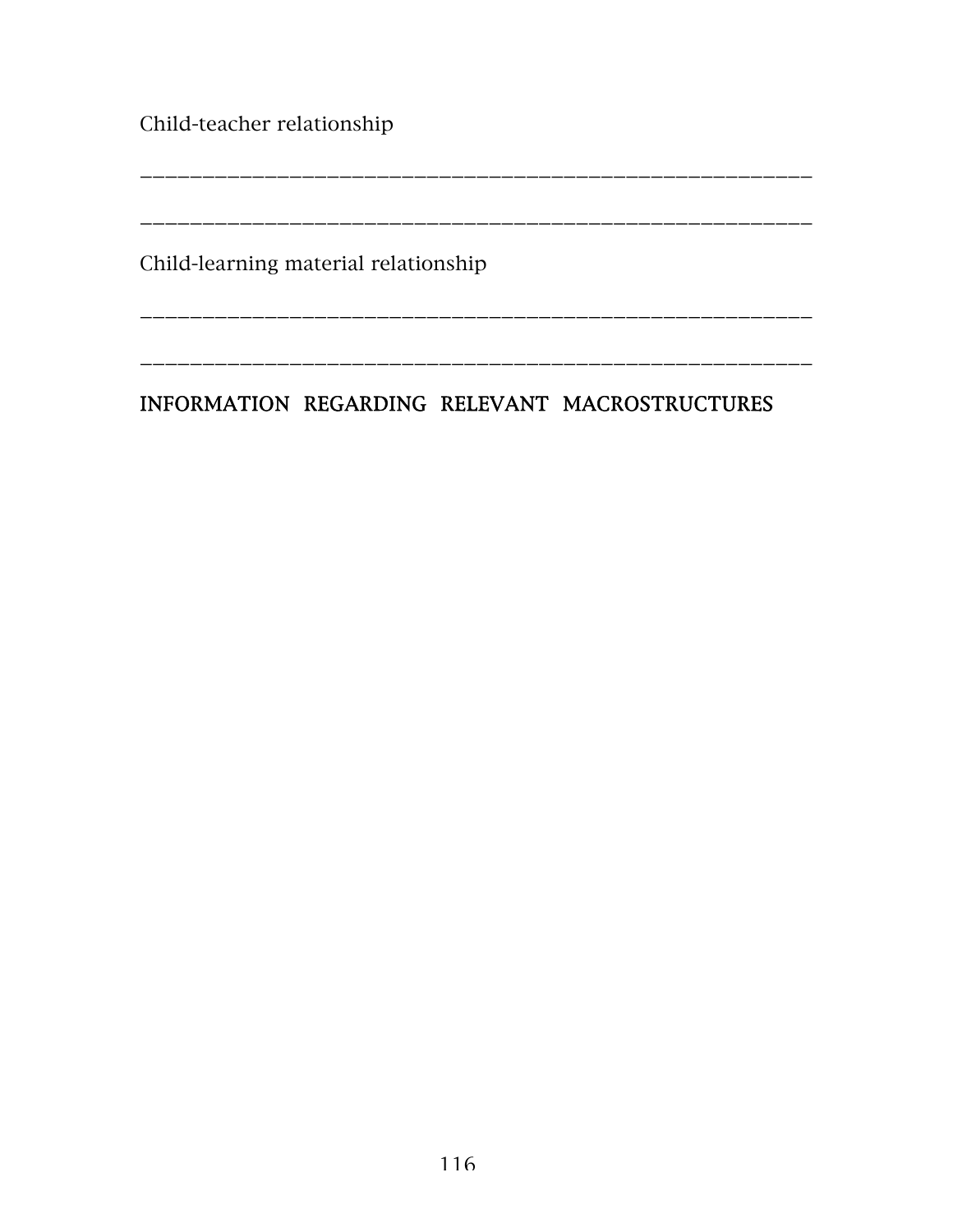# APPENDIX B

#### DAY PROGRAM OF

\_\_\_\_\_\_\_\_\_\_\_\_\_\_\_\_\_\_\_\_\_\_\_\_\_\_\_\_\_\_\_\_\_\_\_

By asking these questions, we want to get an image of a typical week day in your family. Take an ordinary week day as your focus and please answer the questions as completely as possible. If there are aspects of your day not covered by the questions, you can discuss them on the last page. The questions and your answers to them are not an indication of the quality of your educating your child. There are no "right" or "wrong" answers.

\_\_\_\_\_\_\_\_\_\_\_\_\_\_\_\_\_\_\_\_\_\_\_\_\_\_\_\_\_\_\_\_\_\_\_\_\_\_\_\_\_\_\_\_\_\_\_\_\_\_\_\_\_\_

\_\_\_\_\_\_\_\_\_\_\_\_\_\_\_\_\_\_\_\_\_\_\_\_\_\_\_\_\_\_\_\_\_\_\_\_\_\_\_\_\_\_\_\_\_\_\_\_\_\_\_\_\_\_

\_\_\_\_\_\_\_\_\_\_\_\_\_\_\_\_\_\_\_\_\_\_\_\_\_\_\_\_\_\_\_\_\_\_\_\_\_\_\_\_\_\_\_\_\_\_\_\_\_\_\_\_\_\_

\_\_\_\_\_\_\_\_\_\_\_\_\_\_\_\_\_\_\_\_\_\_\_\_\_\_\_\_\_\_\_\_\_\_\_\_\_\_\_\_\_\_\_\_\_\_\_\_\_\_\_\_\_\_

\_\_\_\_\_\_\_\_\_\_\_\_\_\_\_\_\_\_\_\_\_\_\_\_\_\_\_\_\_\_\_\_\_\_\_\_\_\_\_\_\_\_\_\_\_\_\_\_\_\_\_\_\_\_

\_\_\_\_\_\_\_\_\_\_\_\_\_\_\_\_\_\_\_\_\_\_\_\_\_\_\_\_\_\_\_\_\_\_\_\_\_\_\_\_\_\_\_\_\_\_\_\_\_\_\_\_\_\_

\_\_\_\_\_\_\_\_\_\_\_\_\_\_\_\_\_\_\_\_\_\_\_\_\_\_\_\_\_\_\_\_\_\_\_\_\_\_\_\_\_\_\_\_\_\_\_\_\_\_\_\_\_\_

\_\_\_\_\_\_\_\_\_\_\_\_\_\_\_\_\_\_\_\_\_\_\_\_\_\_\_\_\_\_\_\_\_\_\_\_\_\_\_\_\_\_\_\_\_\_\_\_\_\_\_\_\_\_

#### Only answer those questions that apply to you.

1. How does your child awaken each weekday morning?

2. What is your child's immediate behavior?

3. Does he get up easily and quickly? If not discuss.

4. Where and with whom does your child enjoy breakfast?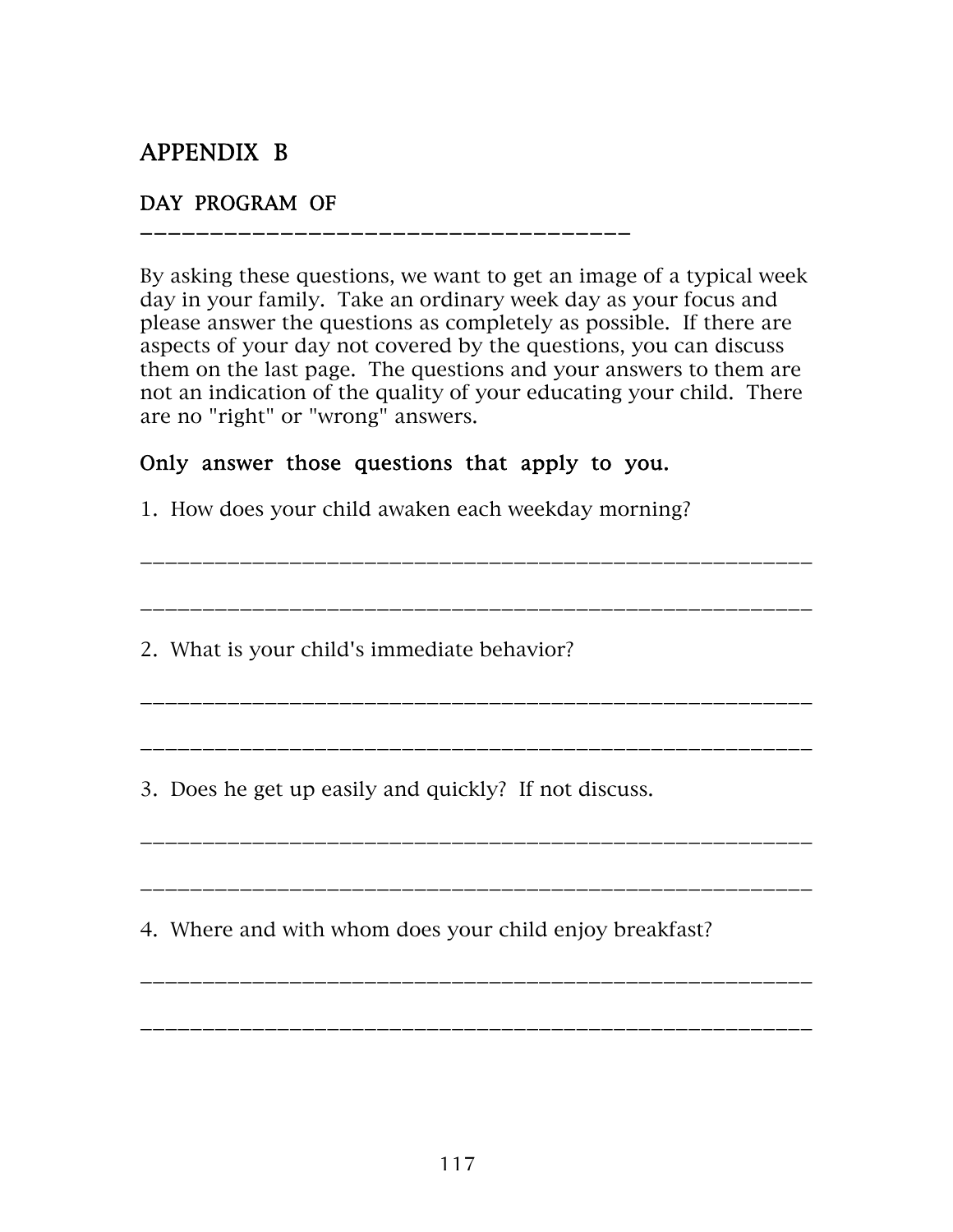5. What is talked about during breakfast?

6. Are there any activities practiced in the morning in your house? (Describe)

\_\_\_\_\_\_\_\_\_\_\_\_\_\_\_\_\_\_\_\_\_\_\_\_\_\_\_\_\_\_\_\_\_\_\_\_\_\_\_\_\_\_\_\_\_\_\_\_\_\_\_\_\_\_

\_\_\_\_\_\_\_\_\_\_\_\_\_\_\_\_\_\_\_\_\_\_\_\_\_\_\_\_\_\_\_\_\_\_\_\_\_\_\_\_\_\_\_\_\_\_\_\_\_\_\_\_\_\_

\_\_\_\_\_\_\_\_\_\_\_\_\_\_\_\_\_\_\_\_\_\_\_\_\_\_\_\_\_\_\_\_\_\_\_\_\_\_\_\_\_\_\_\_\_\_\_\_\_\_\_\_\_\_

\_\_\_\_\_\_\_\_\_\_\_\_\_\_\_\_\_\_\_\_\_\_\_\_\_\_\_\_\_\_\_\_\_\_\_\_\_\_\_\_\_\_\_\_\_\_\_\_\_\_\_\_\_\_

\_\_\_\_\_\_\_\_\_\_\_\_\_\_\_\_\_\_\_\_\_\_\_\_\_\_\_\_\_\_\_\_\_\_\_\_\_\_\_\_\_\_\_\_\_\_\_\_\_\_\_\_\_\_

\_\_\_\_\_\_\_\_\_\_\_\_\_\_\_\_\_\_\_\_\_\_\_\_\_\_\_\_\_\_\_\_\_\_\_\_\_\_\_\_\_\_\_\_\_\_\_\_\_\_\_\_\_\_

7. Does your child need to be scolded in the morning? Explain.

#### QUESTIONS 8 - 10 NEED TO BE ANSWERED IF YOUR CHILD DOES NOT YET ATTEND SCHOOL

8. If your child attends a pre-school, nursery school or play group (skip what is not applicable):

\_\_\_\_\_\_\_\_\_\_\_\_\_\_\_\_\_\_\_\_\_\_\_\_\_\_\_\_\_\_\_\_\_\_\_\_\_\_\_\_\_\_\_\_\_\_\_\_\_

\_\_\_\_\_\_\_\_\_\_\_\_\_\_\_\_\_\_\_\_\_\_\_\_\_\_\_\_\_\_\_\_\_\_\_\_\_\_\_\_\_\_\_\_\_\_\_\_\_

\_\_\_\_\_\_\_\_\_\_\_\_\_\_\_\_\_\_\_\_\_\_\_\_\_\_\_\_\_\_\_\_\_\_\_\_\_\_\_\_\_\_\_\_\_\_\_\_\_

(a) Who cares for him/her there?

(b) How late in the morning?

(c) How is your child greeted?

(d) Who takes and picks your child up?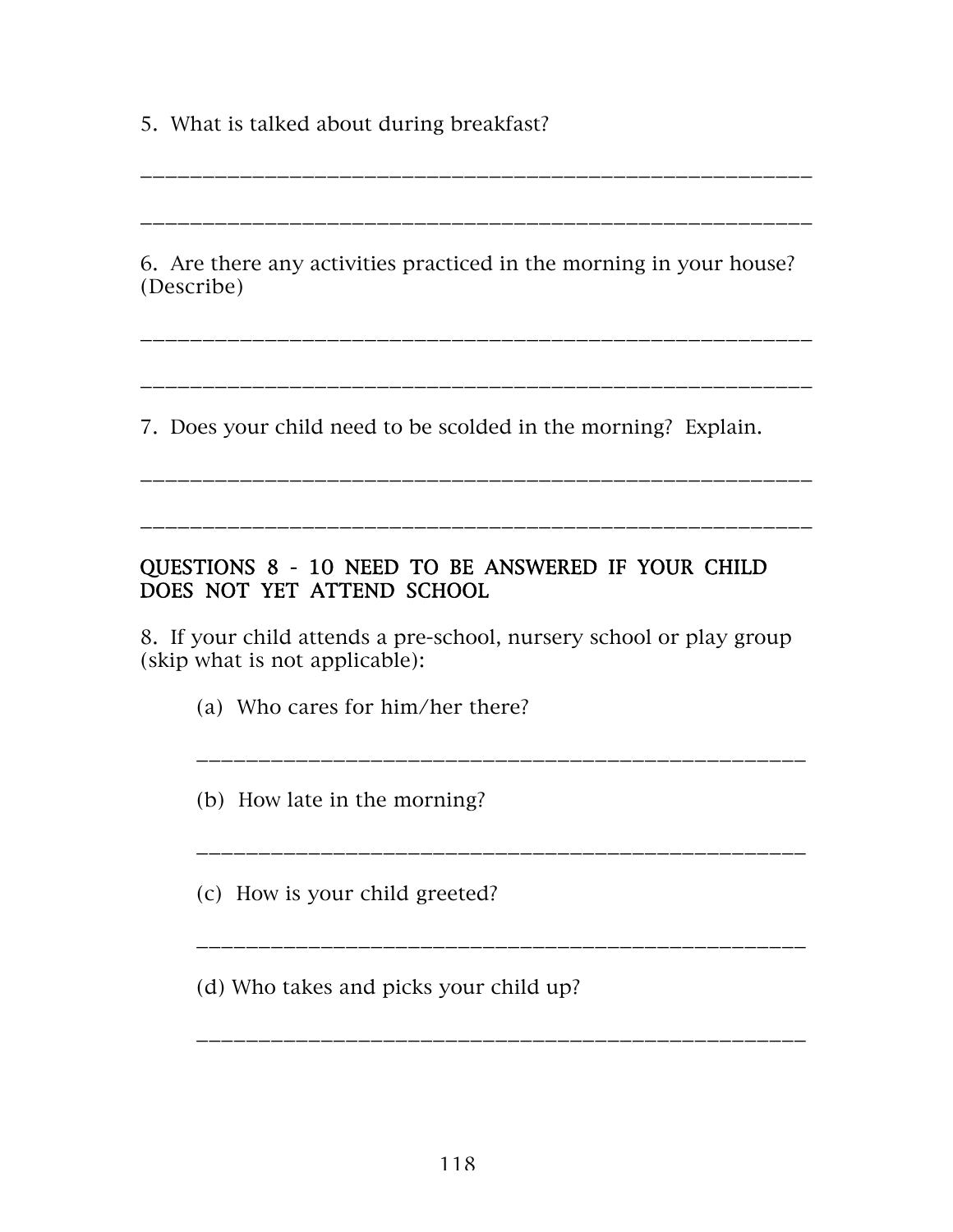(e) How is your child greeted when he is picked up?

(f) Describe the time between the child's returning home and the father's (and/or mother's) coming home. (What does the child do, talk about, etc.)

\_\_\_\_\_\_\_\_\_\_\_\_\_\_\_\_\_\_\_\_\_\_\_\_\_\_\_\_\_\_\_\_\_\_\_\_\_\_\_\_\_\_\_\_\_\_\_\_\_

\_\_\_\_\_\_\_\_\_\_\_\_\_\_\_\_\_\_\_\_\_\_\_\_\_\_\_\_\_\_\_\_\_\_\_\_\_\_\_\_\_\_\_\_\_\_\_\_\_

\_\_\_\_\_\_\_\_\_\_\_\_\_\_\_\_\_\_\_\_\_\_\_\_\_\_\_\_\_\_\_\_\_\_\_\_\_\_\_\_\_\_\_\_\_\_\_\_\_

9. If the mother cares for the child herself at home, give a brief description of:

(a) the morning (activities; what is talked about, about what and how often is the child scolded, with whom and what does your child play, etc.)

\_\_\_\_\_\_\_\_\_\_\_\_\_\_\_\_\_\_\_\_\_\_\_\_\_\_\_\_\_\_\_\_\_\_\_\_\_\_\_\_\_\_\_\_\_\_\_\_\_

\_\_\_\_\_\_\_\_\_\_\_\_\_\_\_\_\_\_\_\_\_\_\_\_\_\_\_\_\_\_\_\_\_\_\_\_\_\_\_\_\_\_\_\_\_\_\_\_\_

(b) the afternoon

10. If your child is cared for during the day by another person (e.g., a servant):

\_\_\_\_\_\_\_\_\_\_\_\_\_\_\_\_\_\_\_\_\_\_\_\_\_\_\_\_\_\_\_\_\_\_\_\_\_\_\_\_\_\_\_\_\_\_\_\_\_

\_\_\_\_\_\_\_\_\_\_\_\_\_\_\_\_\_\_\_\_\_\_\_\_\_\_\_\_\_\_\_\_\_\_\_\_\_\_\_\_\_\_\_\_\_\_\_\_\_

\_\_\_\_\_\_\_\_\_\_\_\_\_\_\_\_\_\_\_\_\_\_\_\_\_\_\_\_\_\_\_\_\_\_\_\_\_\_\_\_\_\_\_\_\_\_\_\_\_

(a) Who cares for the child?

(b) Where is your child cared for?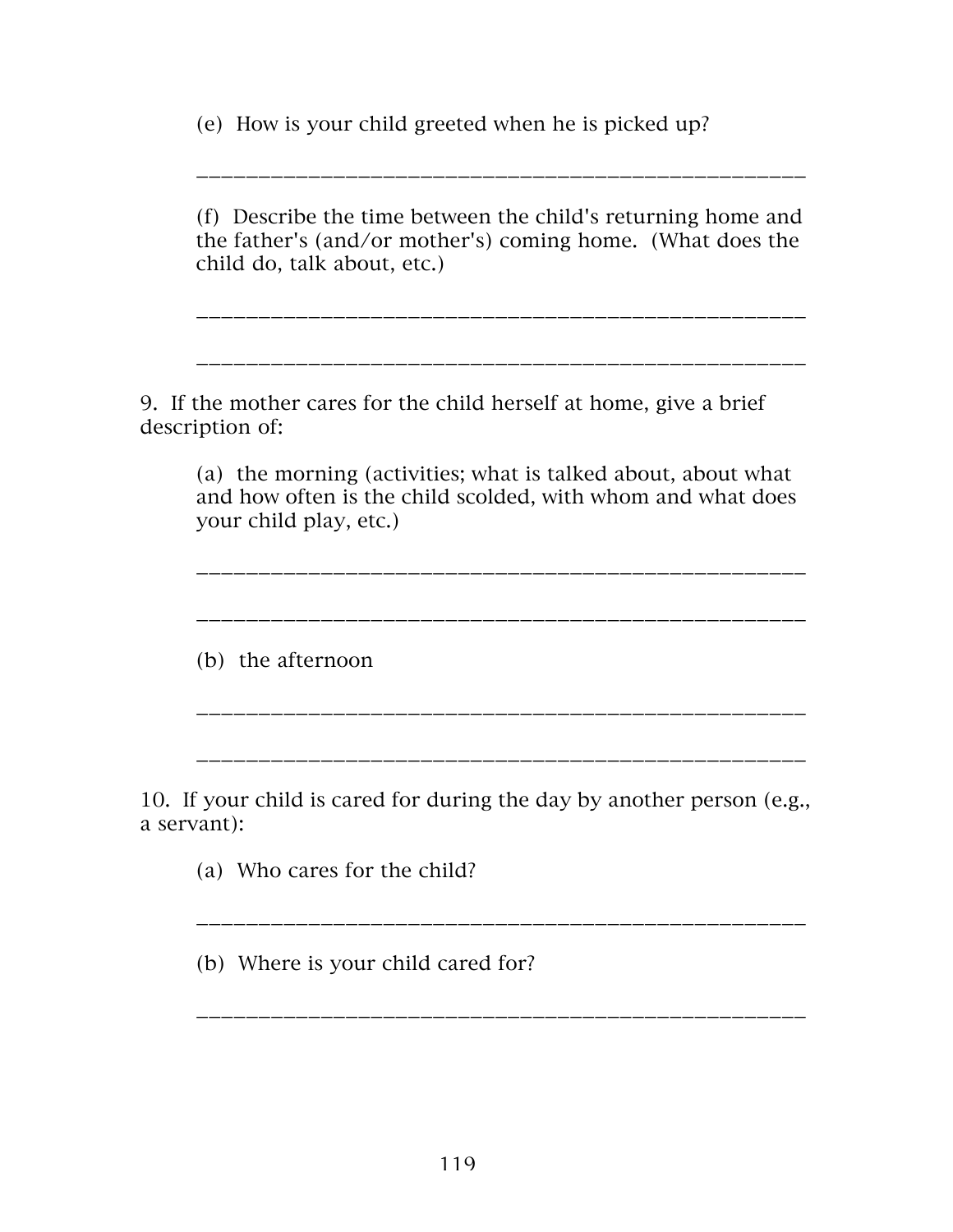(c) Briefly describe the course of your child's day in the care of the person involved (activities; what they talk about, etc.)

\_\_\_\_\_\_\_\_\_\_\_\_\_\_\_\_\_\_\_\_\_\_\_\_\_\_\_\_\_\_\_\_\_\_\_\_\_\_\_\_\_\_\_\_\_\_\_\_\_

\_\_\_\_\_\_\_\_\_\_\_\_\_\_\_\_\_\_\_\_\_\_\_\_\_\_\_\_\_\_\_\_\_\_\_\_\_\_\_\_\_\_\_\_\_\_\_\_\_

\_\_\_\_\_\_\_\_\_\_\_\_\_\_\_\_\_\_\_\_\_\_\_\_\_\_\_\_\_\_\_\_\_\_\_\_\_\_\_\_\_\_\_\_\_\_\_\_\_\_\_\_\_\_

\_\_\_\_\_\_\_\_\_\_\_\_\_\_\_\_\_\_\_\_\_\_\_\_\_\_\_\_\_\_\_\_\_\_\_\_\_\_\_\_\_\_\_\_\_\_\_\_\_\_\_\_\_\_

|                      |  |  |  | QUESTIONS 11 - 20 MUST BE COMPLETED IF YOUR CHILD |  |  |
|----------------------|--|--|--|---------------------------------------------------|--|--|
| ALREADY IS IN SCHOOL |  |  |  |                                                   |  |  |

11. Why is your child in school?

12. Is your child greeted in the morning if he/she goes to school?

\_\_\_\_\_\_\_\_\_\_\_\_\_\_\_\_\_\_\_\_\_\_\_\_\_\_\_\_\_\_\_\_\_\_\_\_\_\_\_\_\_\_\_\_\_\_\_\_\_\_\_\_\_\_

\_\_\_\_\_\_\_\_\_\_\_\_\_\_\_\_\_\_\_\_\_\_\_\_\_\_\_\_\_\_\_\_\_\_\_\_\_\_\_\_\_\_\_\_\_\_\_\_\_

\_\_\_\_\_\_\_\_\_\_\_\_\_\_\_\_\_\_\_\_\_\_\_\_\_\_\_\_\_\_\_\_\_\_\_\_\_\_\_\_\_\_\_\_\_\_\_\_\_

If so, how and by whom?

13. Does your child come directly home after school? \_\_\_\_\_\_\_\_\_\_

14. Does he go to an after-school center? \_\_\_\_\_\_\_\_\_\_\_\_\_\_\_\_\_\_\_\_

15. Does he go to another place? Specify

16. If your child comes home, by whom and how is he received?

\_\_\_\_\_\_\_\_\_\_\_\_\_\_\_\_\_\_\_\_\_\_\_\_\_\_\_\_\_\_\_\_\_\_\_\_\_\_\_\_\_\_\_\_\_\_\_\_\_\_\_\_\_\_

\_\_\_\_\_\_\_\_\_\_\_\_\_\_\_\_\_\_\_\_\_\_\_\_\_\_\_\_\_\_\_\_\_\_\_\_\_\_\_\_\_\_\_\_\_\_\_\_\_\_\_\_\_\_

17. Who offers your child lunch?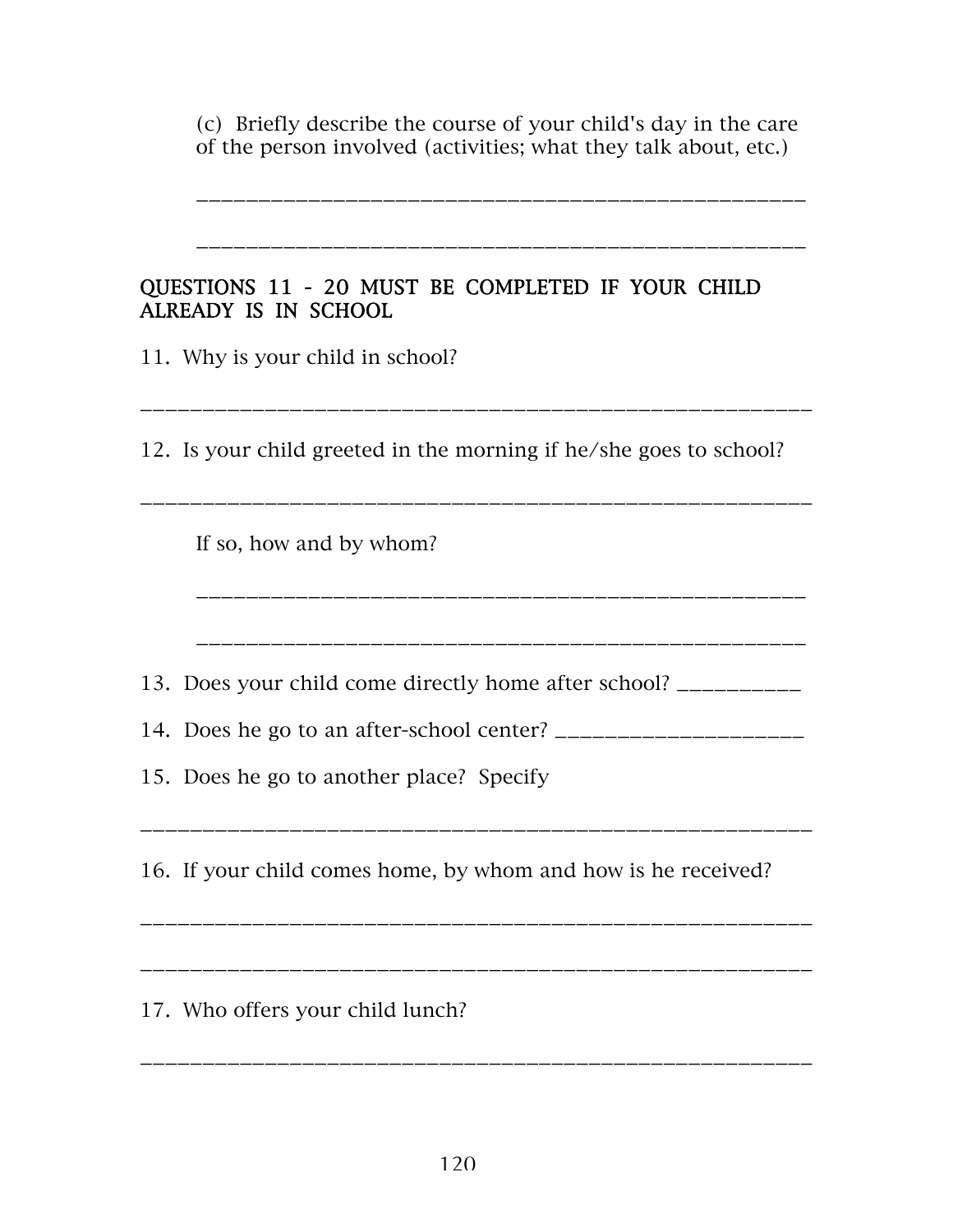#### 18. After school activities

- (a) Does your child participate? \_\_\_\_\_\_\_\_\_\_\_\_\_\_\_\_\_\_\_\_\_\_\_
- (b) How does he/she get to and from activities?

19. If your child is home in the afternoon, who does the afternoon progress?

\_\_\_\_\_\_\_\_\_\_\_\_\_\_\_\_\_\_\_\_\_\_\_\_\_\_\_\_\_\_\_\_\_\_\_\_\_\_\_\_\_\_\_\_\_\_\_\_\_\_\_\_\_\_ \_\_\_\_\_\_\_\_\_\_\_\_\_\_\_\_\_\_\_\_\_\_\_\_\_\_\_\_\_\_\_\_\_\_\_\_\_\_\_\_\_\_\_\_\_\_\_\_\_\_\_\_\_\_ 20. Homework (a) When does your child do his homework? \_\_\_\_\_\_\_\_\_\_\_\_\_\_\_\_\_\_\_\_\_\_\_\_\_\_\_\_\_\_\_\_\_\_\_\_\_\_\_\_\_\_\_\_\_\_\_\_\_ \_\_\_\_\_\_\_\_\_\_\_\_\_\_\_\_\_\_\_\_\_\_\_\_\_\_\_\_\_\_\_\_\_\_\_\_\_\_\_\_\_\_\_\_\_\_\_\_\_ (b) Where does he do his homework? \_\_\_\_\_\_\_\_\_\_\_\_\_\_\_\_\_\_\_\_\_\_\_\_\_\_\_\_\_\_\_\_\_\_\_\_\_\_\_\_\_\_\_\_\_\_\_\_\_ \_\_\_\_\_\_\_\_\_\_\_\_\_\_\_\_\_\_\_\_\_\_\_\_\_\_\_\_\_\_\_\_\_\_\_\_\_\_\_\_\_\_\_\_\_\_\_\_\_ (c) How is he supervised or how is the homework checked? \_\_\_\_\_\_\_\_\_\_\_\_\_\_\_\_\_\_\_\_\_\_\_\_\_\_\_\_\_\_\_\_\_\_\_\_\_\_\_\_\_\_\_\_\_\_\_\_\_ \_\_\_\_\_\_\_\_\_\_\_\_\_\_\_\_\_\_\_\_\_\_\_\_\_\_\_\_\_\_\_\_\_\_\_\_\_\_\_\_\_\_\_\_\_\_\_\_\_ (d) How is the checking done? \_\_\_\_\_\_\_\_\_\_\_\_\_\_\_\_\_\_\_\_\_\_\_\_\_\_\_\_\_\_\_\_\_\_\_\_\_\_\_\_\_\_\_\_\_\_\_\_\_ \_\_\_\_\_\_\_\_\_\_\_\_\_\_\_\_\_\_\_\_\_\_\_\_\_\_\_\_\_\_\_\_\_\_\_\_\_\_\_\_\_\_\_\_\_\_\_\_\_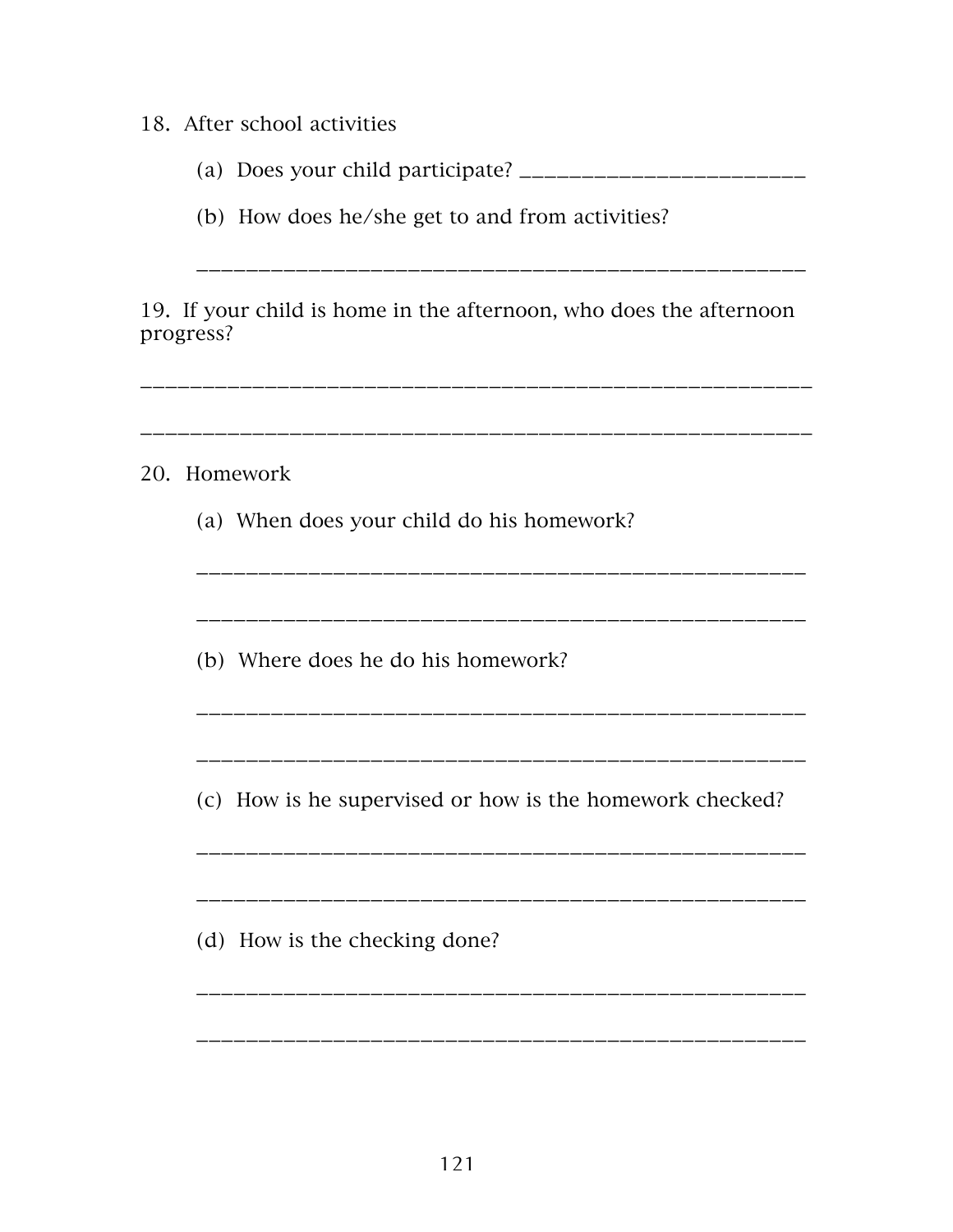21. How late does the father come home (and if the mother works full time, both)?

\_\_\_\_\_\_\_\_\_\_\_\_\_\_\_\_\_\_\_\_\_\_\_\_\_\_\_\_\_\_\_\_\_\_\_\_\_\_\_\_\_\_\_\_\_\_\_\_\_\_\_\_\_\_

\_\_\_\_\_\_\_\_\_\_\_\_\_\_\_\_\_\_\_\_\_\_\_\_\_\_\_\_\_\_\_\_\_\_\_\_\_\_\_\_\_\_\_\_\_\_\_\_\_\_\_\_\_\_

\_\_\_\_\_\_\_\_\_\_\_\_\_\_\_\_\_\_\_\_\_\_\_\_\_\_\_\_\_\_\_\_\_\_\_\_\_\_\_\_\_\_\_\_\_\_\_\_\_\_\_\_\_\_

\_\_\_\_\_\_\_\_\_\_\_\_\_\_\_\_\_\_\_\_\_\_\_\_\_\_\_\_\_\_\_\_\_\_\_\_\_\_\_\_\_\_\_\_\_\_\_\_\_\_\_\_\_\_

22. Describe the time between arriving home and having dinner.

23. How late do you usually have dinner, where is it served and how does the meal progress?

\_\_\_\_\_\_\_\_\_\_\_\_\_\_\_\_\_\_\_\_\_\_\_\_\_\_\_\_\_\_\_\_\_\_\_\_\_\_\_\_\_\_\_\_\_\_\_\_\_\_\_\_\_\_

\_\_\_\_\_\_\_\_\_\_\_\_\_\_\_\_\_\_\_\_\_\_\_\_\_\_\_\_\_\_\_\_\_\_\_\_\_\_\_\_\_\_\_\_\_\_\_\_\_\_\_\_\_\_

\_\_\_\_\_\_\_\_\_\_\_\_\_\_\_\_\_\_\_\_\_\_\_\_\_\_\_\_\_\_\_\_\_\_\_\_\_\_\_\_\_\_\_\_\_\_\_\_\_\_\_\_\_\_

\_\_\_\_\_\_\_\_\_\_\_\_\_\_\_\_\_\_\_\_\_\_\_\_\_\_\_\_\_\_\_\_\_\_\_\_\_\_\_\_\_\_\_\_\_\_\_\_\_\_\_\_\_\_

\_\_\_\_\_\_\_\_\_\_\_\_\_\_\_\_\_\_\_\_\_\_\_\_\_\_\_\_\_\_\_\_\_\_\_\_\_\_\_\_\_\_\_\_\_\_\_\_\_\_\_\_\_\_

24. How late does you child go to sleep?

25. Briefly describe the events between eating dinner and your child's bedtime.

26. Does your child fall asleep easily? \_\_\_\_\_\_\_\_\_\_\_\_\_\_\_\_\_\_\_\_\_\_\_

\_\_\_\_\_\_\_\_\_\_\_\_\_\_\_\_\_\_\_\_\_\_\_\_\_\_\_\_\_\_\_\_\_\_\_\_\_\_\_\_\_\_\_\_\_\_\_\_\_\_\_\_\_\_

\_\_\_\_\_\_\_\_\_\_\_\_\_\_\_\_\_\_\_\_\_\_\_\_\_\_\_\_\_\_\_\_\_\_\_\_\_\_\_\_\_\_\_\_\_\_\_\_\_\_\_\_\_\_

27. How does bedtime progress?

122